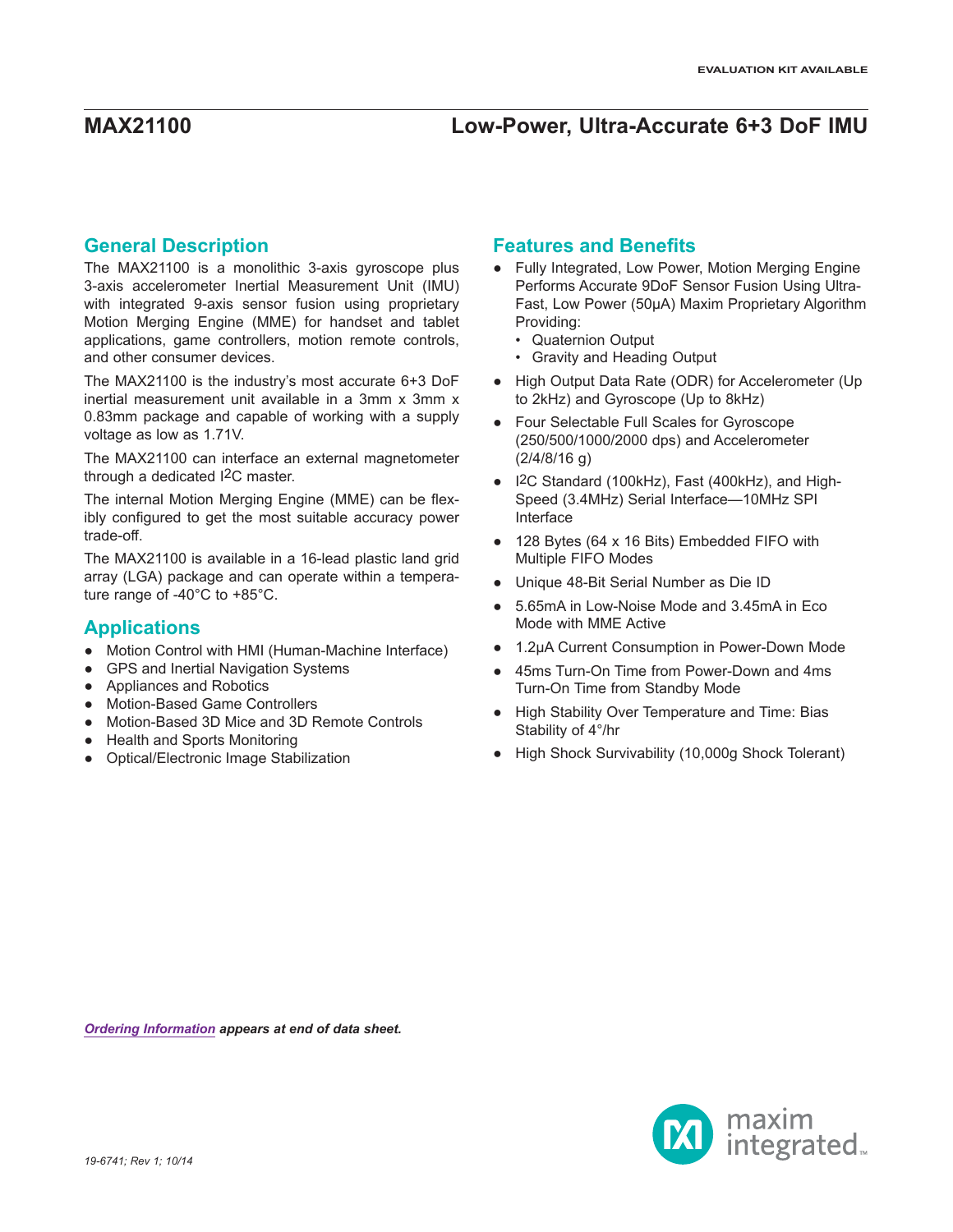## **Absolute Maximum Ratings**

| INT1, INT2, SDA SDI O, SA0_SDO, SCL_CLK, CS, DSYNC,            |                                            |
|----------------------------------------------------------------|--------------------------------------------|
| RSV1, RSV2, RSV3 -0.3V to min $(V_{\text{DDIO}} + 0.3V, 6.0V)$ | Storage Temperature Range  -40°C to +150°C |
| MST_SCL, MST_SDA-0.3V to min $(V_{\text{DDIO}} + 0.3V, 6.0V)$  |                                            |

Stresses beyond those listed under "Absolute Maximum Ratings" may cause permanent damage to the device. These are stress ratings only, and functional operation of the device at these<br>or any other conditions beyond those in *device reliability.*

Drops onto hard surfaces can cause shocks of greater than 10,000g and can exceed the absolute maximum rating of the device. Exercise care in handling to avoid damage.

## **Package Thermal Characteristics (Note 1)**

LGA<br>Junction-to-Case Thermal Resistance ( $\theta_{\text{JC}}$ )............31.8°C/W

Junction-to-Ambient Thermal Resistance (θ<sub>JA</sub>) ........160°C/W

**Note 1:** Package thermal resistances were obtained using the method described in JEDEC specification JESD51-7, using a four-layer board. For detailed information on package thermal considerations, refer to **www.maximintegrated.com/thermal-tutorial**.

## **Electrical Characteristics (Note 2)**

(V<sub>DD</sub> = V<sub>DDIO</sub> = 1.8V, T<sub>A</sub> = -40°C to +85°C, unless otherwise noted. Typical values are at T<sub>A</sub> = +25°C.) (Note 2)

| <b>PARAMETER</b>                                     | <b>SYMBOL</b>         | <b>CONDITIONS</b>                  | <b>MIN</b> | <b>TYP</b> | <b>MAX</b> | <b>UNITS</b>   |
|------------------------------------------------------|-----------------------|------------------------------------|------------|------------|------------|----------------|
| <b>OPERATING CONDITIONS</b>                          |                       |                                    |            |            |            |                |
| <b>Operating Temperature</b>                         | T                     |                                    | $-40$      | 25         | $+85$      | $^{\circ}C$    |
| V <sub>DD</sub> Supply                               | <b>V<sub>DD</sub></b> |                                    | 1.71       | 1.8        | 3.6        | $\vee$         |
| V <sub>DDIO</sub> (Note 3)                           | V <sub>DDIO</sub>     |                                    | 1.71       | 1.8        | 3.6        | $\vee$         |
| <b>CURRENT CONSUMPTION</b>                           |                       |                                    |            |            |            |                |
| IDD-Current Consumption<br>G+A+MME Low-Noise Mode    | <b>IDDGAM</b>         |                                    |            | 5.65       | 6.5        | m <sub>A</sub> |
| <b>IDD-Current Consumption</b><br>G+A Low-Noise Mode | <b>IDDGA</b>          |                                    |            | 5.6        | 6.4        | mA             |
| <b>IDD-Current Consumption</b><br>G Low-Noise Mode   | <b>IDDG</b>           |                                    |            | 5.4        | 6.1        | m <sub>A</sub> |
| IDD-Current Consumption<br>GEco+A+MME                | <b>IDDGEAM</b>        | $f_{GODR}$ = 125Hz                 |            | 3.45       | 4.1        | m <sub>A</sub> |
| IDD-Current Consumption<br>GEco +A                   | <b>IDDGEA</b>         | $f_{\text{GODR}} = 125$ Hz         |            | 3.4        | 4.0        | mA             |
| IDD-Current Consumption<br>G Standby Mode            | <b>IDDGS</b>          |                                    |            | 2.9        |            | m <sub>A</sub> |
| IDD-Current Consumption<br>A Low-Noise Mode (Note 4) | <b>IDDA</b>           |                                    |            | 550        | 625        | μA             |
| IDD-Current Consumption                              |                       | $f_{\text{AODR}} = 62.5 \text{Hz}$ |            | 25         | 40         |                |
| AEco (Note 4)                                        | <b>IDDAE</b>          | $f_{\text{AODR}}$ = 16.6Hz         |            | 10         | 20         | μA             |
| IDD-Current Consumption<br>Power Down (Note 4)       | <b>IDDPD</b>          |                                    |            | 1.2        | 10         | μA             |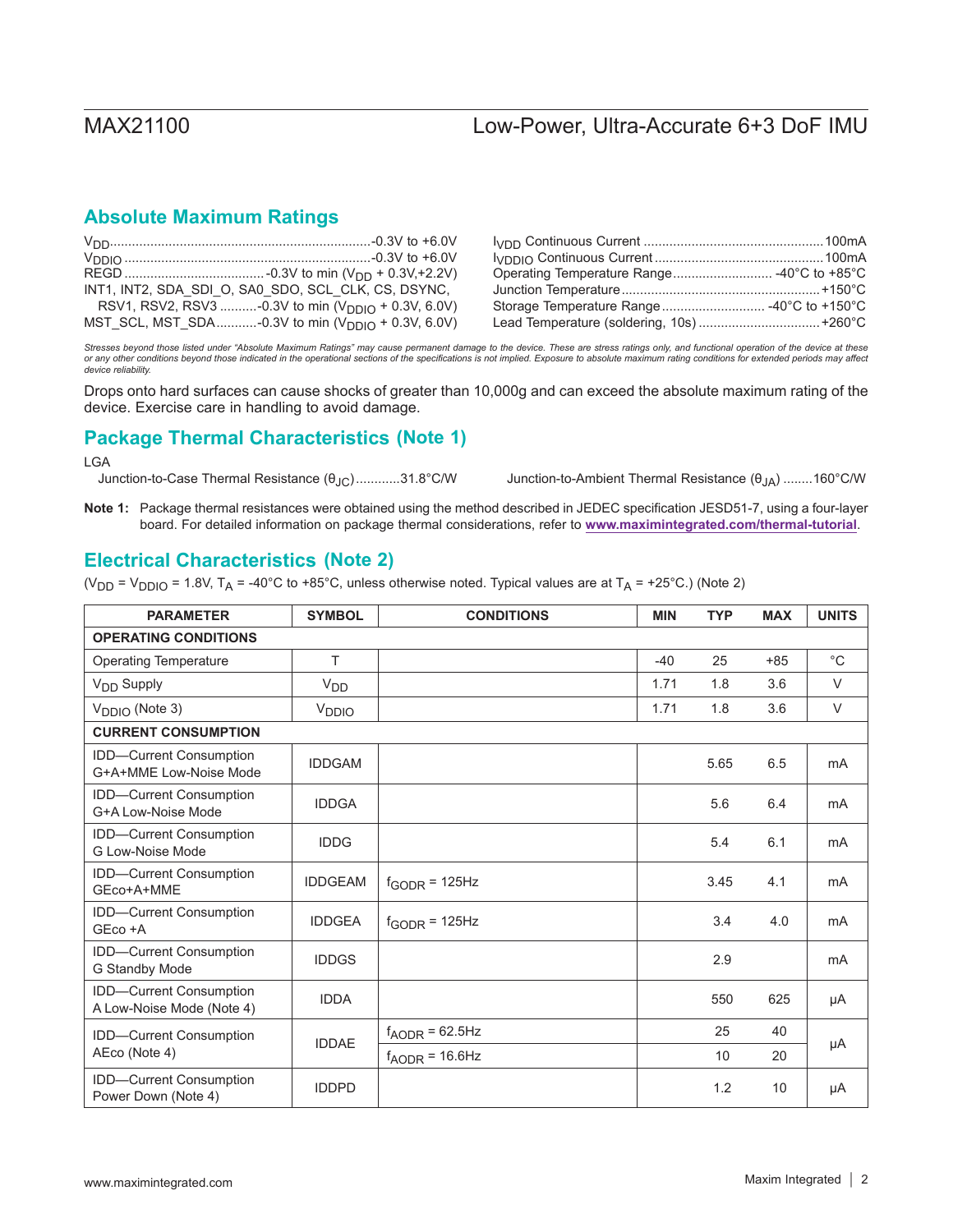## **Mechanical Characteristics (Note 2)**

(V<sub>DD</sub> = V<sub>DDIO</sub> = 1.8V, T<sub>A</sub> = -40°C to +85°C, unless otherwise noted. Typical values are at T<sub>A</sub> = +25°C.) (Note 2)

| <b>PARAMETER</b>                                          | <b>SYMBOL</b> | <b>CONDITIONS</b>                     |                                                | <b>MIN</b> | <b>TYP</b> | <b>MAX</b> | <b>UNITS</b>  |
|-----------------------------------------------------------|---------------|---------------------------------------|------------------------------------------------|------------|------------|------------|---------------|
| <b>GYROSCOPE</b>                                          |               |                                       |                                                |            |            |            |               |
|                                                           |               |                                       |                                                | ±250       |            |            |               |
|                                                           |               |                                       |                                                |            | ±500       |            |               |
| Full-Scale Range                                          | <b>GFS</b>    | User selectable                       |                                                | ±1000      |            |            | dps           |
|                                                           |               |                                       |                                                |            | ±2000      |            |               |
| Rate Noise Density at                                     | <b>GRND</b>   | <b>GFS</b>                            | Low-Noise Mode                                 |            | 0.009      | 0.025      | dps/          |
| +25 $^{\circ}$ C (Note 5)                                 |               | independent                           | Eco Mode, GODR = 250Hz                         |            | 0.018      |            | $\sqrt{Hz}$   |
| Lowpass Bandwidth<br>(Low-Noise Mode)                     | <b>GBWL</b>   | User selectable                       |                                                | 2          |            | 2000       | <b>Hz</b>     |
| <b>Highpass Cutoff Frequency</b><br>(Low-Noise Mode)      | <b>GBWH</b>   | Enable/disable, user selectable       |                                                | 0.1        |            | 100        | <b>Hz</b>     |
| Phase Delay at 10Hz<br>(Low-Noise Mode)                   | <b>GPD</b>    | $GODR = 8kHz$<br>$GBWL = 400Hz$       |                                                |            | 3.3        |            | deg           |
|                                                           |               | $GFS = \pm 250$ dps                   |                                                |            | 120        |            |               |
|                                                           | GSO           | $GFS = \pm 500$ dps                   |                                                |            | 60         |            | digit/        |
| Sensitivity                                               |               | $GFS = \pm 1000$ dps                  |                                                | 30         |            |            | dps           |
|                                                           |               | $GFS = \pm 2000$ dps                  |                                                | 15         |            |            |               |
| Sensitivity Error at +25°C                                | <b>GSE</b>    |                                       |                                                | $-2.5$     | ±0.3       | $+2.5$     | $\frac{0}{0}$ |
| Sensitivity Drift Over<br>Temperature<br>(Note 5)         | <b>GSD</b>    |                                       |                                                | $-0.05$    | ±0.008     | $+0.05$    | %/°C          |
| Zero Rate Level Error at<br>$+25^{\circ}$ C               | <b>GZRLE</b>  |                                       |                                                | $-6$       | ±0.5       | +6         | dps           |
| Zero Rate Level Drift Over<br>Temperature (Note 5)        | <b>GZRLD</b>  |                                       |                                                | $-0.15$    | ±0.025     | $+0.15$    | dps/°C        |
| Angular Random Walk<br>Low-Noise Mode                     | <b>GARW</b>   |                                       |                                                |            | 0.45       |            | deg/√hr       |
| <b>Bias Stability</b>                                     | <b>GBSTAB</b> |                                       |                                                |            | 4          |            | deg/hr        |
| Nonlinearity<br>at $+25^{\circ}$ C (Note 5)               | <b>GNL</b>    | $GFS = \pm 2000$ dps<br>Best fit line |                                                |            | 0.1        | 0.4        | %FS           |
|                                                           |               | Absolute (Note 5)                     |                                                | -5         | ±1         | +5         | $\%$          |
| Cross Axis                                                | <b>GCA</b>    |                                       | Relative to the accelerometer reference system | $-3$       | ±1         | +3         |               |
| Linear Acceleration Effect<br>at $+25^{\circ}$ C (Note 5) | GLAE          | 1g static applied                     |                                                | $-0.2$     | ±0.05      | $+0.2$     | dps/g         |
| Output Data Rate                                          |               | User selectable, Low-Noise Mode       |                                                | 3.9        |            | 8000       |               |
|                                                           | GODR          | User selectable, Eco Mode             |                                                | 31.25      |            | 250        | Hz            |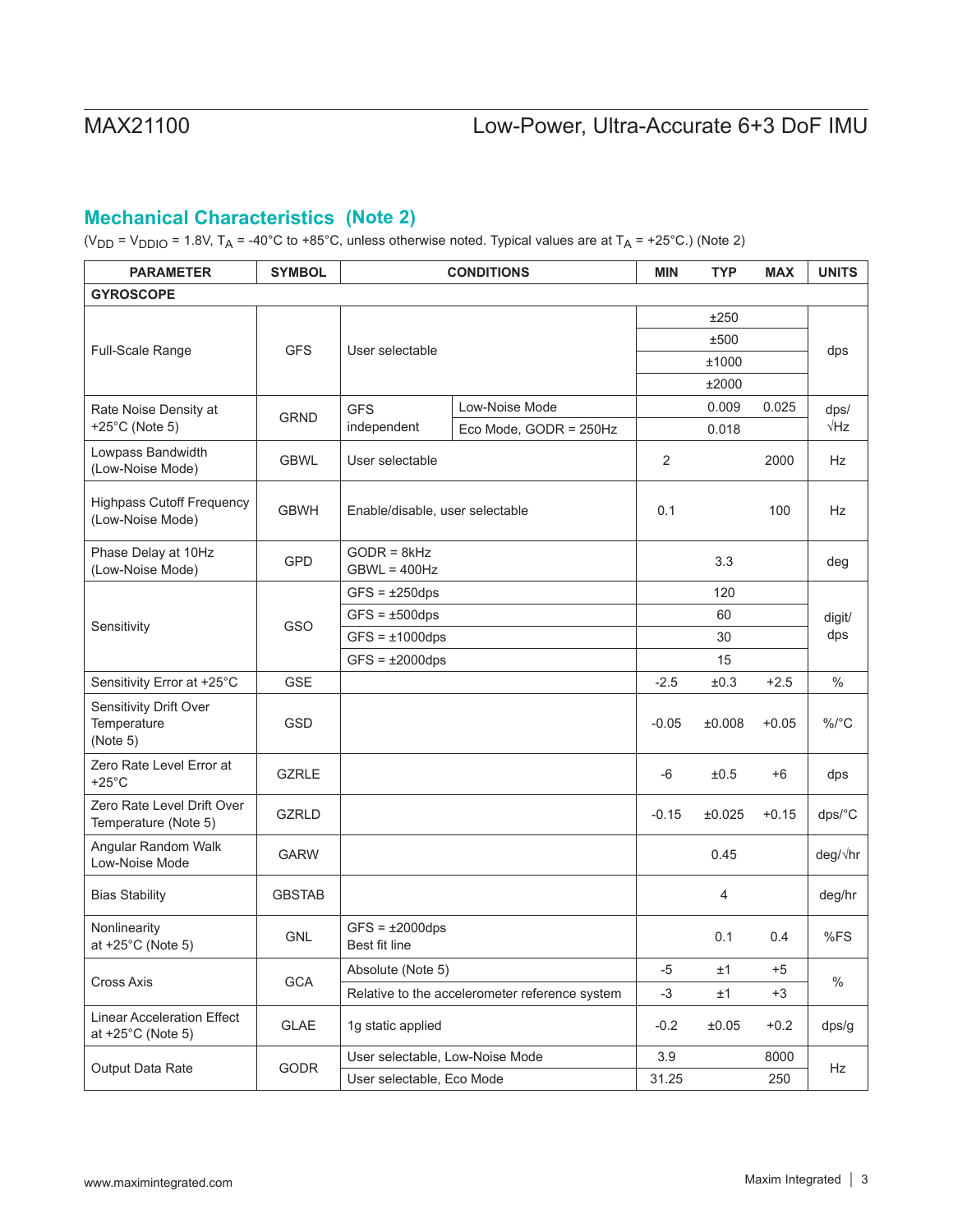## **Mechanical Characteristics (continued) (Note 2)**

(V<sub>DD</sub> = V<sub>DDIO</sub> = 1.8V, T<sub>A</sub> = -40°C to +85°C, unless otherwise noted. Typical values are at T<sub>A</sub> = +25°C.) (Note 2)

| <b>PARAMETER</b>                                   | <b>SYMBOL</b> |                                           | <b>CONDITIONS</b>              | <b>MIN</b> | <b>TYP</b> | <b>MAX</b> | <b>UNITS</b>                |
|----------------------------------------------------|---------------|-------------------------------------------|--------------------------------|------------|------------|------------|-----------------------------|
| <b>ODR Accuracy</b><br>(Note 6)                    | <b>GODRE</b>  |                                           |                                | $-10$      |            | $+10$      | $\frac{0}{0}$               |
| Startup Time from Power<br>Down                    | <b>GSTPD</b>  |                                           |                                |            | 45         | 90         | ms                          |
| Startup Time from<br>Standby                       | <b>GSTS</b>   | 8kHz GODR<br>400Hz GBWL                   |                                |            | 4          |            | ms                          |
|                                                    | <b>GSELF</b>  | X, Z axis                                 |                                | 10         | 25         | 50         | %GFS                        |
| Self-Test Output                                   |               | Y axis                                    |                                | $-50$      | $-25$      | $-10$      |                             |
| <b>ACCELEROMETER</b>                               |               |                                           |                                |            |            |            |                             |
|                                                    |               |                                           |                                |            | ±2         |            |                             |
| Full-Scale Range                                   | <b>AFS</b>    | User selectable                           |                                |            | ±4         |            |                             |
|                                                    |               |                                           |                                |            | ±8         |            | g                           |
|                                                    |               |                                           |                                |            | ±16        |            |                             |
| Noise Density at +25°C                             | <b>AND</b>    |                                           | Low-Noise Mode                 |            | 140        | 260        |                             |
| (Note 5)                                           |               | $AFS = \pm 2g$                            | Eco Mode AODR = $250Hz$        |            | 800        |            | $\mu$ g/ $\sqrt{\text{Hz}}$ |
|                                                    |               |                                           | User-selectable Low-Noise Mode |            |            | 2000       |                             |
| Output Data Rate                                   | <b>AODR</b>   | User-selectable Eco Mode                  |                                | 0.98       |            | 250        | <b>Hz</b>                   |
| <b>ODR Accuracy</b>                                | <b>AODRE</b>  |                                           |                                | $-10$      |            | $+10$      | $\frac{0}{0}$               |
|                                                    |               | User-selectable Low-Noise Mode            |                                | AODR/48    |            | 300        |                             |
| Lowpass Bandwidth                                  | <b>ABWL</b>   | User-selectable Eco Mode                  |                                | AODR/48    |            | AODR/2     | Hz                          |
| <b>Highpass Cutoff Frequency</b><br>Low-Noise Mode | ABWH          | Enable/disable, user-selectable bandwidth |                                | AODR/400   |            | AODR/50    | Hz                          |
|                                                    |               | $AFS = \pm 2g$                            |                                |            | 15         |            |                             |
|                                                    |               | $AFS = \pm 4g$                            |                                | 7.5        |            |            | digit/mg                    |
| Sensitivity                                        | <b>ASO</b>    | $AFS = \pm 8g$                            |                                | 3.75       |            |            |                             |
|                                                    |               | $AFS = \pm 16g$                           |                                |            | 1.875      |            |                             |
| Sensitivity Error at 25°C                          | ASE           | $AFS = \pm 2g$                            |                                | $-2.5$     | ±0.38      | $+2.5$     | $\%$                        |
| Sensitivity Drift Over<br>Temperature (Note 5)     | <b>ASD</b>    | $AFS = \pm 2g$                            |                                |            | ±0.007     | $+0.028$   | %/°C                        |
| Zero g Level Error at                              |               | $AFS = \pm 2g$ , X, Y axes                |                                | $-120$     | ±20        | $+120$     |                             |
| $+25^{\circ}$ C (Note 7)                           | <b>AZGLE</b>  | $AFS = \pm 2g$ , Z axis                   |                                | $-180$     | ±35        | $+180$     | mg                          |
| Zero g Level Drift Over                            |               | $AFS = \pm 2g$ , X, Y axes                |                                | $-1.7$     | $\pm 0.5$  | $+1.7$     |                             |
| Temperature (Note 5)                               | <b>AZGLD</b>  | $AFS = \pm 2g$ , Z axis                   |                                | $-3.3$     | ±0.8       | $+3.3$     | mg/°C                       |
| Non Linearity at +25°C<br>(Note 5)                 | ANL           | $AFS = \pm 2g$ , best fit line            |                                |            | 0.5        | $1.2$      | %FS                         |
| Cross Axis<br>(Note 5)                             | ACA           | Absolute                                  |                                | -5         | ±1         | $+5$       | $\%$                        |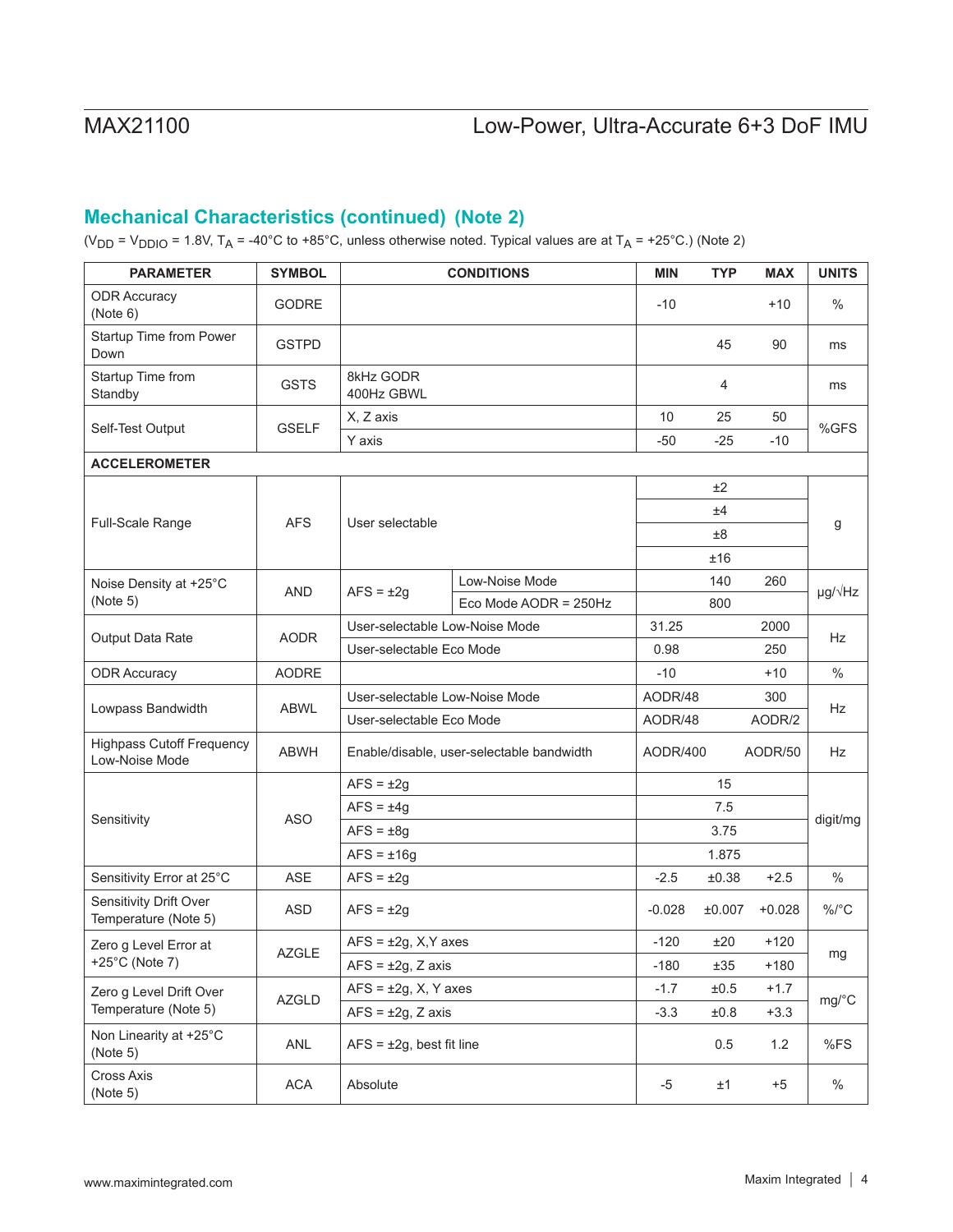## **Mechanical Characteristics (continued) (Note 2)**

(V<sub>DD</sub> = V<sub>DDIO</sub> = 1.8V, T<sub>A</sub> = -40°C to +85°C, unless otherwise noted. Typical values are at T<sub>A</sub> = +25°C.) (Note 2)

| <b>PARAMETER</b>                     | <b>SYMBOL</b> | <b>CONDITIONS</b> | <b>MIN</b> | <b>TYP</b>     | <b>MAX</b> | <b>UNITS</b> |  |
|--------------------------------------|---------------|-------------------|------------|----------------|------------|--------------|--|
|                                      | <b>ASELF</b>  | X.Y axis          | 80         | 300            | 800        |              |  |
| Self-Test Output (Note 4)            |               | Z axis            | 60         | 240            | 600        | mg           |  |
| <b>TEMPERATURE SENSOR</b>            |               |                   |            |                |            |              |  |
|                                      | <b>TSS</b>    | 8 bit             |            |                |            | digit/°C     |  |
| Sensitivity                          |               | 16 bit            |            | 256            |            | digit/°C     |  |
| <b>Sensitivity Error</b><br>(Note 5) | <b>TSSE</b>   |                   | $-7$       | ±3             | $+7$       | $\%$         |  |
| Output at +25°C                      |               | 8 bit             |            | 25             |            |              |  |
|                                      | <b>TSO</b>    | 16 bit            |            | 6400           |            | digit        |  |
| <b>Bandwidth</b>                     | <b>TSBW</b>   |                   |            | $\overline{4}$ |            | Hz           |  |

## **(Note 2) Interface Specifications**

| <b>PARAMETER</b>                                      | <b>SYMBOL</b>                 | <b>CONDITIONS</b> | <b>MIN</b>                    | <b>TYP</b> | <b>MAX</b>                   | <b>UNITS</b> |  |  |
|-------------------------------------------------------|-------------------------------|-------------------|-------------------------------|------------|------------------------------|--------------|--|--|
| <b>ESD PROTECTION</b>                                 |                               |                   |                               |            |                              |              |  |  |
| Human Body Model                                      | <b>HBM</b>                    |                   |                               |            | 2000                         | $\vee$       |  |  |
| <b>Charged Device Model</b>                           | <b>CDM</b>                    |                   |                               |            | 500                          | $\vee$       |  |  |
| <b>IOs DC SPECIFICATIONS (Note 5)</b>                 |                               |                   |                               |            |                              |              |  |  |
| Input Threshold Low                                   | $V_{IL}$                      |                   |                               |            | $0.3 \times V_{\text{DDIO}}$ | $\vee$       |  |  |
| Input Threshold High                                  | V <sub>IH</sub>               |                   | $0.7 \times V_{DDIO}$         |            |                              | $\vee$       |  |  |
| <b>Hysteresis of Schmitt Trigger</b><br>Input         | <b>V<sub>HYS</sub></b>        |                   | $0.05 \times V_{\text{DDIO}}$ |            |                              | $\vee$       |  |  |
| Input Leakage Current                                 | $I_{LK}$                      |                   | $-1$                          |            | $+1$                         | μA           |  |  |
| I <sup>2</sup> C Master bypass Resistance             | R <sub>BYP</sub>              |                   |                               |            | 45                           | Ω            |  |  |
| <sup>2</sup> C Internal Pullup Resistance<br>(Note 8) | R <sub>I2CPU</sub>            |                   | 4.5                           |            | 10                           | $k\Omega$    |  |  |
| <b>SPI SLAVE TIMING VALUES (Note 9)</b>               |                               |                   |                               |            |                              |              |  |  |
| <b>CLK Frequency</b>                                  | $f_{C\_CLK}$                  |                   |                               |            | 10                           | <b>MHz</b>   |  |  |
| CS Setup Time                                         | $t_{\text{SU\_CS}}$           |                   | 10                            |            |                              | ns           |  |  |
| CS Hold Time                                          | <sup>t</sup> H CS             |                   | 12                            |            |                              | ns           |  |  |
| SDI Input Setup Time                                  | $t_{\text{SU}}$ <sub>SI</sub> |                   | 5                             |            |                              | ns           |  |  |
| SDI Input Hold Time                                   | $t_{H_S}$                     |                   | 10                            |            |                              | ns           |  |  |
| CLK Fall to SDO Valid Output<br>Time                  | t <sub>V_SDO</sub>            |                   |                               |            | 35                           | ns           |  |  |
| SDO Output Hold Time                                  | $t_{H_SQ}$                    |                   | 10                            |            |                              | ns           |  |  |
| I <sup>2</sup> C TIMING VALUES (Note 5)               |                               |                   |                               |            |                              |              |  |  |
|                                                       |                               | Standard mode     | $\mathbf 0$                   |            | 100                          |              |  |  |
| <b>SCL Clock Frequency</b>                            | $f_{SCL}$                     | Fast mode         | 0                             |            | 400                          | kHz          |  |  |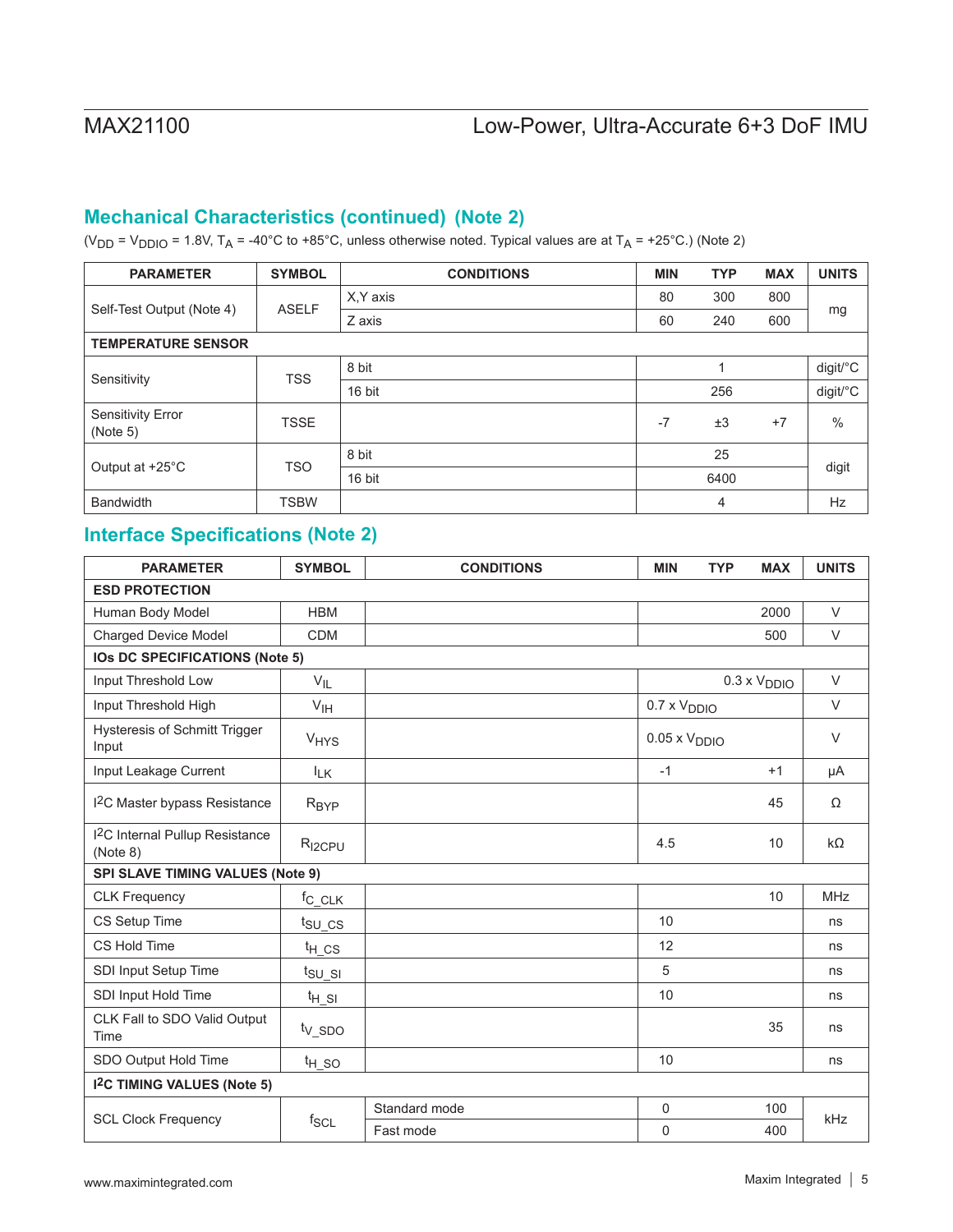## **(Note 2) Interface Specifications (continued)**

| <b>PARAMETER</b>                                         | <b>SYMBOL</b>       | <b>CONDITIONS</b> | <b>MIN</b>          | <b>TYP</b> | <b>MAX</b> | <b>UNITS</b> |  |
|----------------------------------------------------------|---------------------|-------------------|---------------------|------------|------------|--------------|--|
| Hold Time (Repeated) START                               |                     | Standard mode     | $\overline{4}$      |            |            |              |  |
| Condition                                                | <sup>t</sup> HD;STA | Fast mode         | 0.6                 |            |            | μs           |  |
|                                                          |                     | Standard mode     | 4.7                 |            |            | μs           |  |
| Low Period of SCL Clock                                  | t <sub>LOW</sub>    | Fast mode         | 1.3                 |            |            |              |  |
|                                                          |                     | Standard mode     | 4.0                 |            |            |              |  |
| High Period of SCL Clock                                 | t <sub>HIGH</sub>   | Fast mode         | 0.6                 |            |            | μs           |  |
| Setup Time for a Repeated                                |                     | Standard mode     | 4.7                 |            |            |              |  |
| <b>START Condition</b>                                   | t <sub>SU;STA</sub> | Fast mode         | 0.6                 |            |            | μs           |  |
| Data Hold Time                                           |                     | Standard mode     | $\mathsf{O}\xspace$ |            |            |              |  |
|                                                          | t <sub>HD;DAT</sub> | Fast mode         | $\mathbf 0$         |            |            | μs           |  |
|                                                          |                     | Standard mode     | 250                 |            |            | ns           |  |
| Data Setup Time                                          | t <sub>SU;DAT</sub> | Fast mode         | 100                 |            |            |              |  |
| Setup Time for STOP                                      |                     | Standard mode     | 4.0                 |            |            |              |  |
| Condition                                                | t <sub>su;sto</sub> | Fast mode         | 0.6                 |            |            | μs           |  |
| Bus Free Time Between a<br>STOP and a START Condition    | t <sub>BUF</sub>    | Standard mode     | 4.7                 |            |            | μs           |  |
|                                                          |                     | Fast mode         | 1.3                 |            |            |              |  |
|                                                          | t <sub>VD;DAT</sub> | Standard mode     |                     |            | 3.45       |              |  |
| Data Valid Time                                          |                     | Fast mode         |                     |            | 0.9        | μs           |  |
|                                                          |                     | Standard mode     |                     |            | 3.45       | μs           |  |
| Data Valid Acknowledge Time                              | t <sub>VD;ACK</sub> | Fast mode         |                     |            | 0.9        |              |  |
| I <sup>2</sup> C TIMING VALUES (High-Speed Mode, Note 5) |                     |                   |                     |            |            |              |  |
| <b>SCLH Clock Frequency</b>                              | f <sub>SCLH</sub>   | HS mode           |                     |            | 3.4        | <b>MHz</b>   |  |
| Setup Time for A REPEATED<br><b>START Condition</b>      | t <sub>SU;STA</sub> | HS mode           | 160                 |            |            | ns           |  |
| Hold Time (Repeated) START<br>Condition                  | <sup>t</sup> HD;STA | HS mode           | 160                 |            |            | ns           |  |
| Low Period of SCL Clock                                  | t <sub>LOW</sub>    | HS mode           | 160                 |            |            | ns           |  |
| <b>High Period of SCL Clock</b>                          | t <sub>HIGH</sub>   | HS mode           | 90                  |            |            | ns           |  |
| Data Setup Time                                          | t <sub>SU;DAT</sub> | HS mode           | 10                  |            |            | ns           |  |
| Data Hold Time                                           | <sup>t</sup> HD;DAT | HS mode           | $\mathbf 0$         |            |            | ns           |  |

**Note 2:** Limits are 100% tested at  $T_A = +25^\circ$ C. Limits over the operating temperature range and relevant supply voltage range are guaranteed by design and characterization.

**Note 3:** V<sub>DDIO</sub> must be lower or equal than V<sub>DD</sub> supply.

**Note 4:** Values at  $T_A$  = +25°C.

**Note 5:** Min max based on characterization results.

**Note 6:** ODR real value can be calculated through proper register readout with 1.5% accuracy.

**Note 7:** Values after MSL3 preconditioning and 3 reflow cycles.

**Note 8:** Pullup resistances are user selectable.

**Note 9:** 10pF load on SPI lines. Min Max based on characterization results.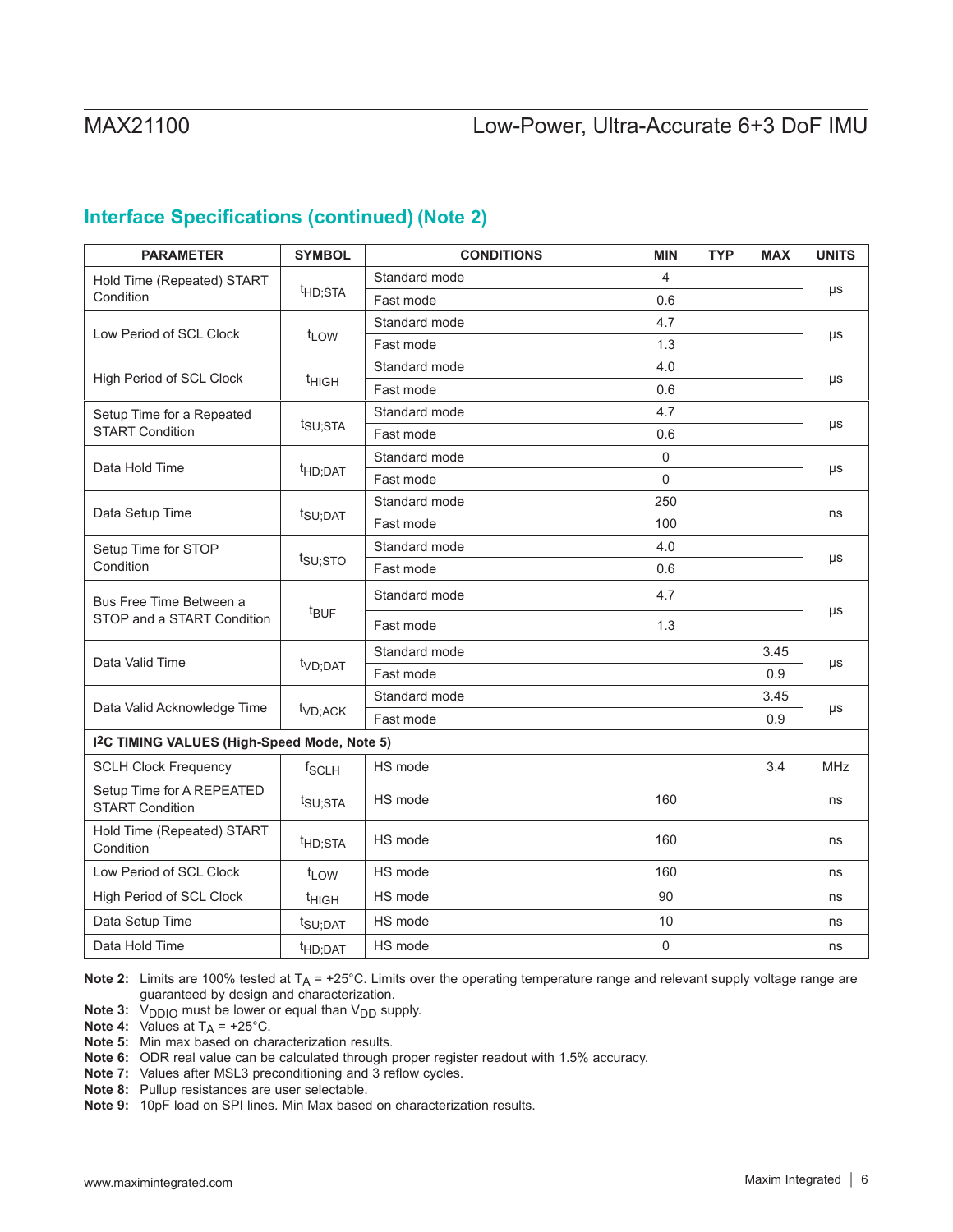# **SPI Timing**

## **4-Wire SPI Mode**



## **3-Wire SPI Mode**

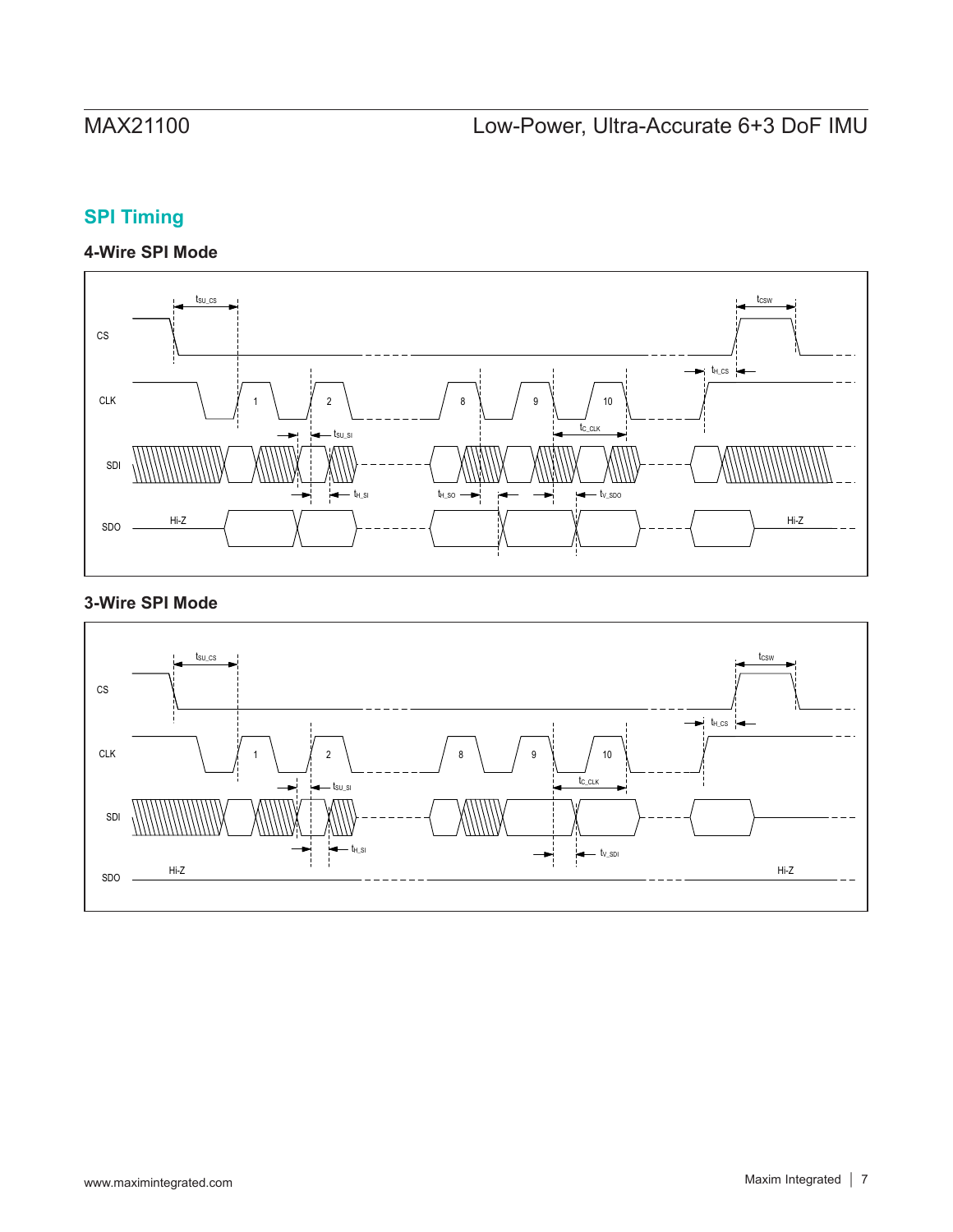# **I2C Timing**

## **Standard/Fast Mode I2C Bus Timing**



## **High-Speed Mode I2C Bus Timing**

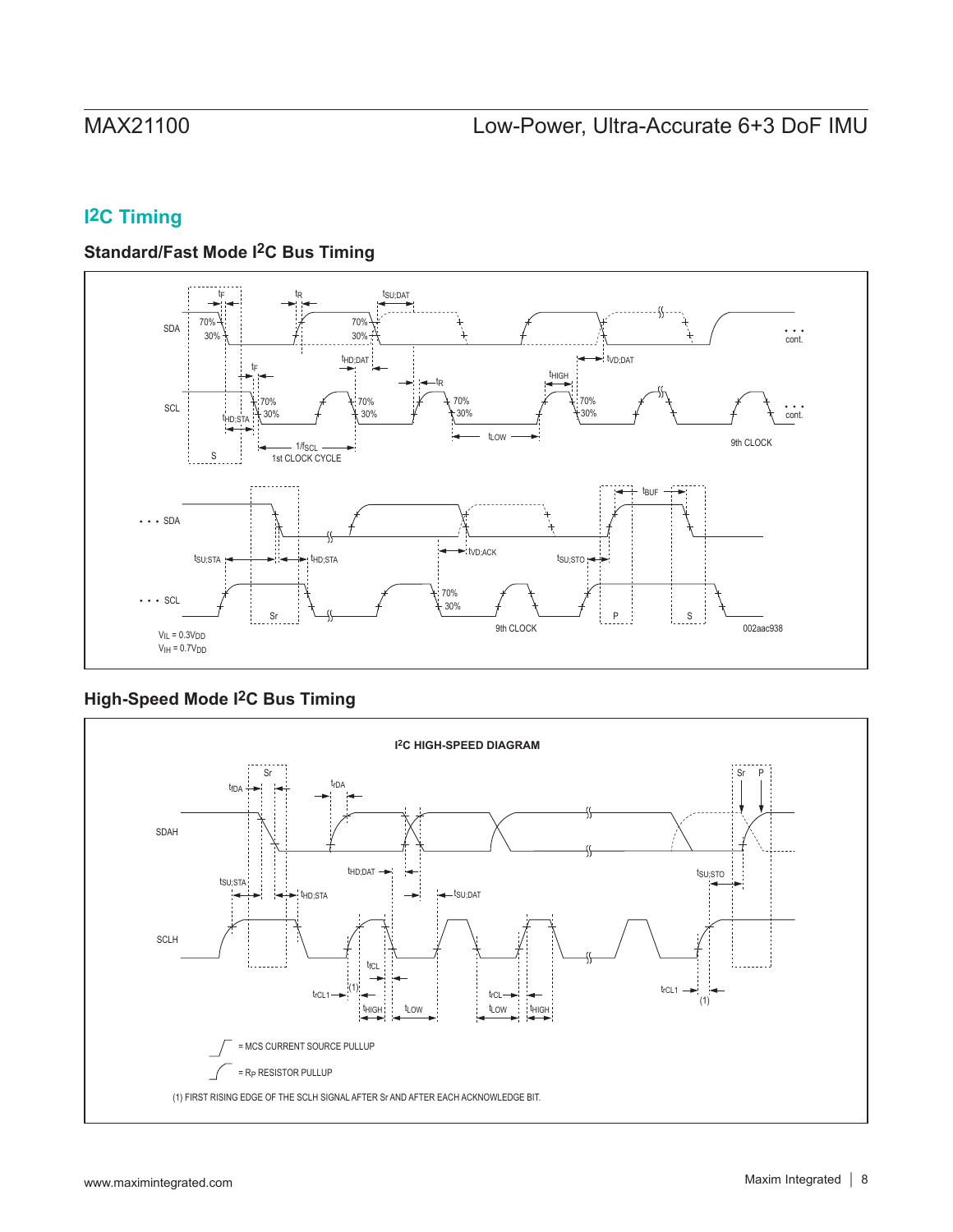### TOP VIEW RSV3 RSV2 1∣RSV3 V<sub>DD</sub>  $\begin{bmatrix} 16 \\ 15 \end{bmatrix}$   $\begin{bmatrix} 14 \\ 14 \end{bmatrix}$ V<sub>DDIO</sub>  $\overline{11}$ 13 | REGD MST\_SCL  $\overline{2}$  $\bar{[}1\bar{2}\bar{]}$ DSYNC **MAX21100** MST\_SDA 3 11 || INT1 SCL\_CLK 4 10<sup>1</sup> RSV1 GND 5 9\_¦ INT2  $\begin{bmatrix} 6 \\ 1 \end{bmatrix} \quad \begin{bmatrix} 7 \\ 2 \end{bmatrix} \quad \begin{bmatrix} 8 \\ 1 \end{bmatrix}$ SA0\_SDO  $SDA$ <sub>\_ $SDI$ </sub> $O$  $\overline{\mathbf{c}}$ SDA\_SDI\_O **(3mm x 3mm x 0.83mm) 16-LEAD LGA**

# **Pin Configuration**

## **Pin Description**

| <b>PIN</b>     | <b>NAME</b>       | <b>FUNCTION</b>                                                                                                                                                                                               |
|----------------|-------------------|---------------------------------------------------------------------------------------------------------------------------------------------------------------------------------------------------------------|
| 1              | V <sub>DDIO</sub> | Interface and Interrupt Pad Supply Voltage                                                                                                                                                                    |
| 2              | MST_SCL           | $12$ C Master Serial Clock. User-selectable 6kΩ internal pullup.                                                                                                                                              |
| 3              | MST_SDA           | I <sup>2</sup> C Master Serial Data. User selectable $6k\Omega$ internal pullup.                                                                                                                              |
| 4              | SCL_CLK           | SPI and I2C Slave Clock. When in I <sup>2</sup> C mode, the IO has selectable antispike filter and delay to<br>ensure correct hold time.                                                                      |
| 5              | <b>GND</b>        | Power-Supply Ground.                                                                                                                                                                                          |
| 6              | SDA_SDI_O         | SPI In/Out Pin and I <sup>2</sup> C Slave Serial Data. When in I <sup>2</sup> C mode, the IO has selectable antispike filter<br>and delay to ensure correct hold time.                                        |
| $\overline{7}$ | SA0_SDO           | SPI Serial Data Out and I <sup>2</sup> C Slave Address LSB                                                                                                                                                    |
| 8              | <b>CS</b>         | SPI Chip Select/Serial Interface Selection                                                                                                                                                                    |
| 9              | INT <sub>2</sub>  | Second Interrupt Line                                                                                                                                                                                         |
| 10             | RSV <sub>1</sub>  | Reserved. Must be connected to GND.                                                                                                                                                                           |
| 11             | INT <sub>1</sub>  | <b>First Interrupt Line</b>                                                                                                                                                                                   |
| 12             | <b>DSYNC</b>      | Data Syncronization Pin. Is used to: Dynamically change the MAX21100 power mode.<br>Synchronize data with external clock (e.g., GPS/camera) with various options. Synchronize data<br>with an external event. |
| 13             | <b>REGD</b>       | Internal regulator output 2.2V max. A 100nF capacitor has to be connected to this pin for ensuring<br>proper device operation                                                                                 |
| 14             | V <sub>DD</sub>   | Analog Power Supply. Bypass to GND with a 0.1µF capacitor and one 10µF.                                                                                                                                       |
| 15             | RSV <sub>2</sub>  | Reserved. Must be tied to $V_{DD}$ in the application.                                                                                                                                                        |
| 16             | RSV <sub>3</sub>  | Reserved, Leave unconnected.                                                                                                                                                                                  |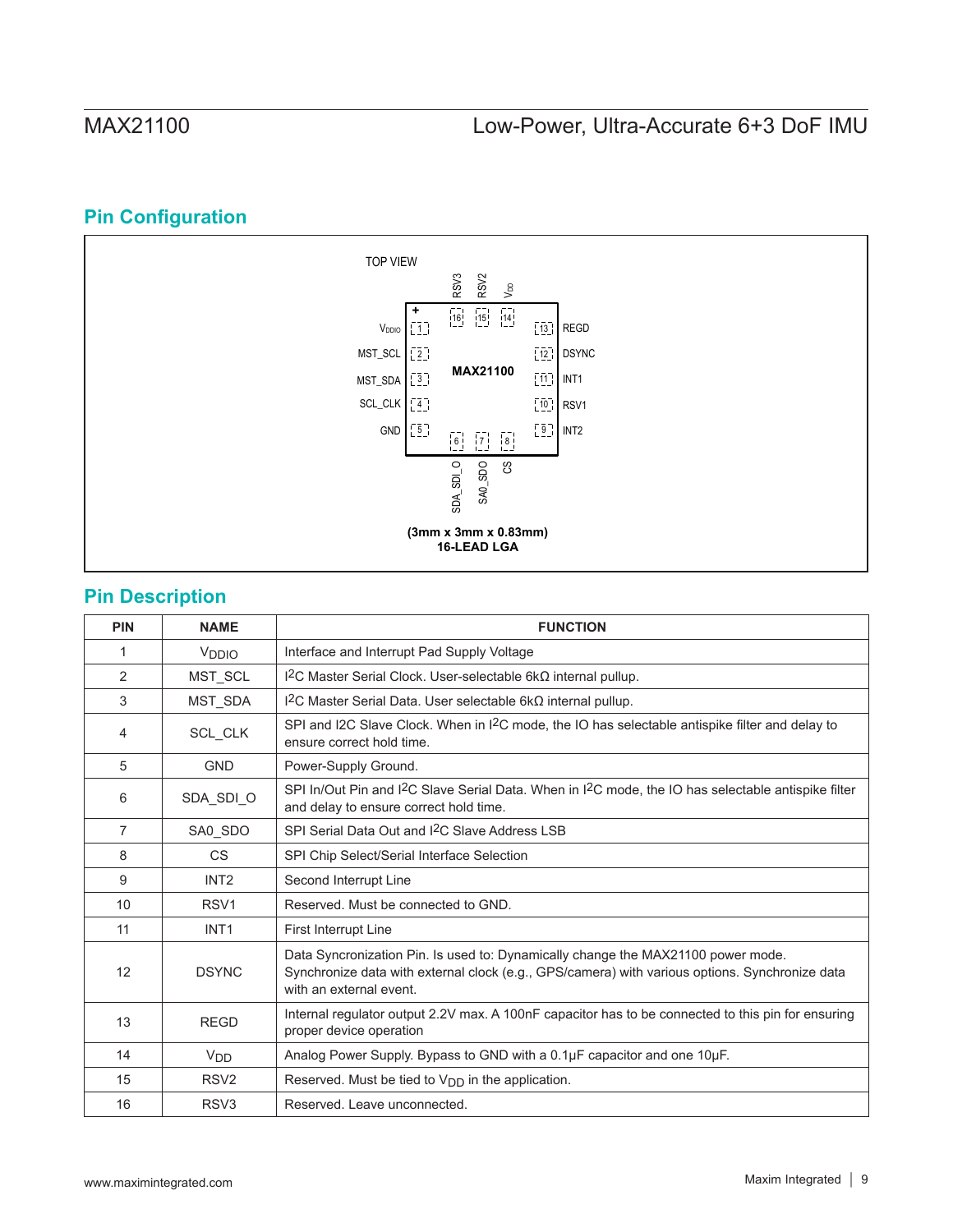# **Functional Diagram**

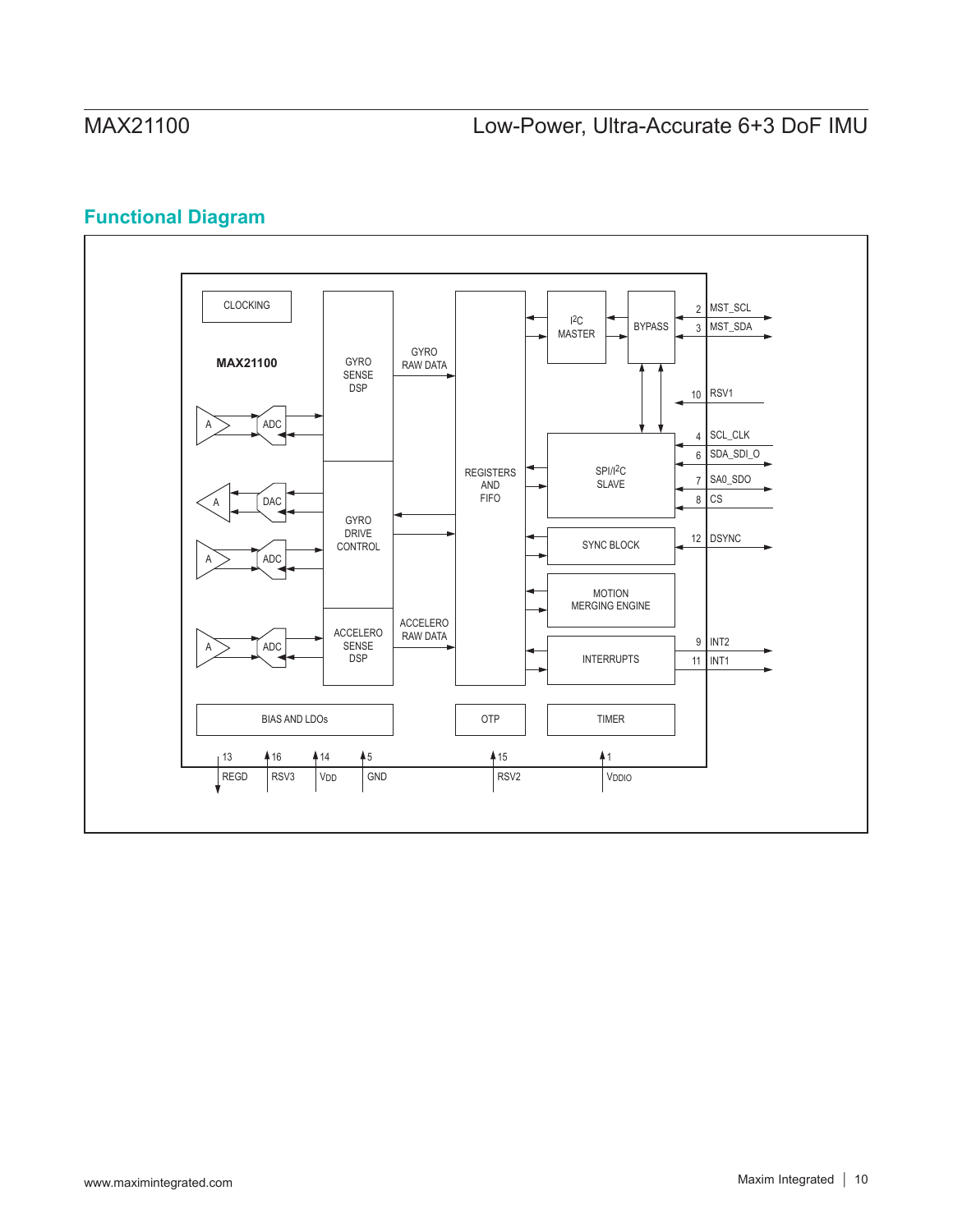## **Detailed Description**

The MAX21100 is a low-power, low voltage, small package 6-axis inertial measurement unit able to provide unprecedented accuracy and stability over temperature and time.

The MAX21100 integrates a 3-axis gyroscope and 3-axis linear accelerometer in a 3mm x 3mm x 0.83mm package capable of working with a supply voltage as low as 1.71V.

It includes a sensing element and an IC interface capable of providing the measured angular rate and acceleration to the external world through a digital interface (I2C/SPI).

The IC interface includes an I2C master dedicated to the data collection of an external magnetometer. This data can be fused together with the gyroscope and accelerometer data through an embedded ultra-low power 9DoF motion merging engine.

All sensors and fusion data can be stored into a 128 bytes fully configurable embedded FIFO.

The DSYNC functionality allows for sensor synchronization with an external trigger with external source (e.g., GPS/Camera).

The MAX21100 features a wide selection of dynamically selectable power modes that allows the user to optimize the system power consumption based on the application needs.

The MAX21100 has a full scale of ±250/±500/±1000/±2000 dps for gyroscope and ±2/±4/±8/±16g for accelerometer. It is capable of measuring angular rates and accelerations with a user-selectable bandwidth.

The MAX21100 is available in a 3mm x 3mm x 0.83mm 16-lead plastic land grid array (LGA) package and can operate within a temperature range of -40°C to +85°C.

## **Definitions**

**Power supply [V]**: This parameter defines the operating DC power-supply voltage range of the 6DoF inertial measurement unit. Although it is always a good practice to keep  $V_{\text{DD}}$  clean with minimum ripple, unlike most of the competitors, who require an ultra-low noise, low-dropout regulator to power the device, the MAX21100 can not only operate at 1.71V, but that supply can also be provided by a switching regulator to minimize the system power consumption.

**Current consumption in Low-Noise Mode [mA]**: This parameter defines the typical current consumption when the 6DoF inertial measurement unit is operating with the lowest noise for both the accelerometer and gyroscope.

**Current consumption in Eco Mode [mA]**: This parameter defines the current consumption when the 6DoF inertial measurement unit is in Eco Mode. Whilst in Eco Mode, the MAX21100 significantly reduces the power consumption, but increases the noise.

**Current consumption in Power-Down Mode [µA]**: This parameter defines the current consumption when the 6DoF inertial measurement unit is powered down. In this mode, both the mechanical sensing structure and reading chain are turned off. Users can configure the control register through the I2C/SPI interface for this mode. Full access to the control registers through the I2C/SPI interfaces is also guaranteed in Power-Down Mode.

**Gyroscope full-scale range [dps]:** This parameter defines the measurement range of the gyroscope in degrees per second (dps). When the applied angular rate is beyond the full-scale range, the gyroscope output becomes saturated.

**Zero-rate level [dps]**: This parameter defines the DC device output when there is no external angular rate applied to the gyroscope.

**Gyroscope sensitivity [digit/dps]**: Sensitivity is the relationship between LSb and dps. It can be used to convert a digital gyroscope's measurement from digits to angular rate.

**Zero-rate level change vs. temperature [dps/°C]**: This parameter defines the zero-rate level change in dps/°C over the operating temperature range.

**Gyroscope sensitivity change vs. temperature [%/°C]**: This parameter defines the gyroscope sensitivity change as a percentage (%) over the operating temperature range specified in the data sheet.

**Gyroscope nonlinearity [% FS]**: This parameter defines the maximum absolute difference between the gyroscope output and the best-fit straight line as a percentage of the gyroscope full-scale (GFS) range.

**Gyroscope bandwidth [Hz]**: This parameter defines the frequency of the angular rate signal from DC to the builtin bandwidth (GBWL) that the gyroscope can measure. A dedicated register can be used to select the gyroscope bandwidth.

**Rate noise density [dps/√Hz]**: This parameter defines the square root of the equivalent noise power density of the gyroscope angular rate.

**Accelerometer full-scale range [g]**: This parameter defines the measurement range of the accelerometer in g. When the applied acceleration is beyond the full-scale range, the accelerometer output becomes saturated.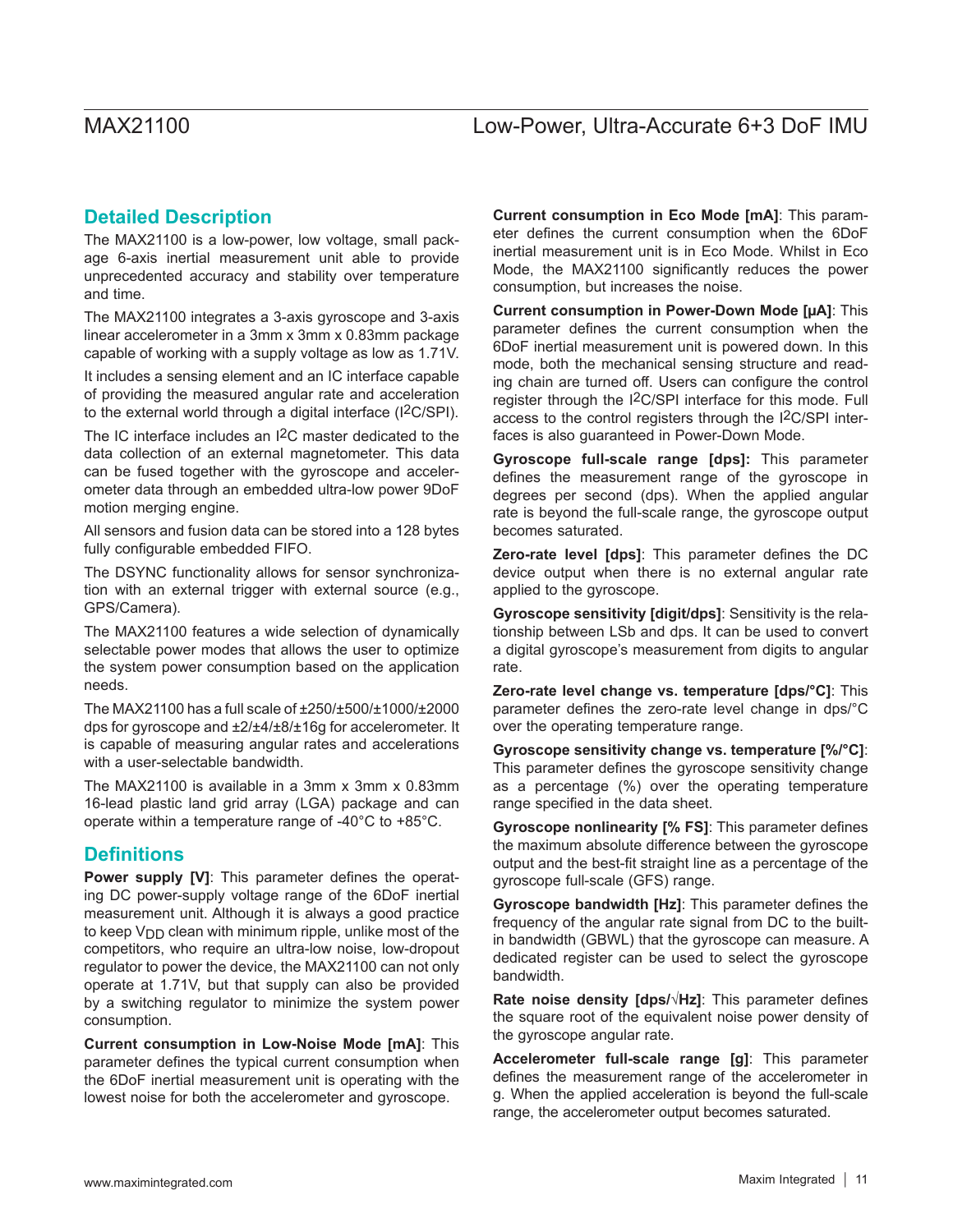**Zero-g level [mg]**: This parameter defines the DC device output when there is no external acceleration applied to the accelerometer.

**Accelerometer sensitivity [digit/g]**: Sensitivity is the relationship between LSb and g. It can be used to convert a digital acceleration measurement from digits to g.

**Zero-g level change vs. Temperature [mg/°C]**: This parameter defines the zero-g level change in mg/°C over the operating temperature range.

**Accelerometer Sensitivity change vs. temperature [%/°C]**: This parameter defines the accelerometer sensitivity change as a percentage (%) over the operating temperature range specified in the data sheet.

**Accelerometer nonlinearity [% FS]**: This parameter defines the maximum absolute difference between the accelerometer output and the best-fit straight line as a percentage of the full-scale (FS) range.

**Accelerometer bandwidth [Hz]**: This parameter defines the frequency of the acceleration signal from DC to the built-in bandwidth (ABWL) that the accelerometer can measure. A dedicated register can be used to select the accelerometer bandwidth.

**Accelerometer noise density [µg/√Hz]**: This parameter defines the square root of the equivalent noise power density of accelerometer linear acceleration.

### **MAX21100 Architecture**

The MAX21100 comprises the following key blocks and functions:

- 3-axis MEMS gyroscope sensor with 16-bit ADCs and signal conditioning
- 3-axis MEMS accelerometer sensor with 16-bit ADCs and signal conditioning
- Motion Merging Engine (MME)
- Slave I<sup>2</sup>C and SPI serial communications interfaces
- Master <sup>2</sup>C
- Interrupt generators
- Digital output temperature sensor
- Power management enabling different power modes
- Sensor data registers
- **FIFO**
- Data synchronization block
- Self-test functionality

### **Three-Axis MEMS Gyroscope with 16-Bit ADCs and Signal Conditioning**

The MAX21100 includes MEMS gyroscope that detects rotations around the X, Y, and Z axes through the related IC interface. When the gyroscope rotates around any of the sensing axes, the Coriolis Force determines a displacement in the MEMS structure, which is detected as a capacitive variation. The resulting signal is then processed by the 16-bit ADC to produce a digital output proportional to the angular rate. The gyro full-scale range can be digitally programmed at ±250, ±500, ±1000 or ±2000 dps.

### **Three-Axis MEMS Accelerometer Sensor with 16-Bit ADCs and Signal Conditioning**

The MAX21100 includes a MEMS accelerometer that detects linear accelerations along the X, Y, and Z axes. The acceleration applied to one of the sensing axes causes a displacement of the MEMS structure which is detected as a capacitive variation. The signal is then converted in the digital domain by 16-bit ADC and is available to the user as a digital output proportional to the applied acceleration. The accelerometer full-scale range can be digitally programmed at  $\pm 2$ ,  $\pm 4$ ,  $\pm 8$  or  $\pm 16$  g.

### **Motion Merging Engine (MME)**

The MME takes the gyroscope, accelerometer, and external magnetometer raw data as inputs and provides the device orientation information as output.

The orientation information is represented using the quaternion or gravity-and-heading representations and features the gyroscope quick responsiveness and the low frequency accuracy given by the accelerometer and magnetometer.

When the gyroscope information is not available (i.e., gyro is turned off), the absolute orientation information is still available. This is commonly called e-Compass or Soft Gyro mode and features good accuracy, but slow response.

The MME can be also used to generate the quaternion with the sole integration of the gyroscope data without fusion operations with either the accelerometer or the magnetometer.

The MME outputs are available for direct register read and for FIFO storage, together with raw data outputs.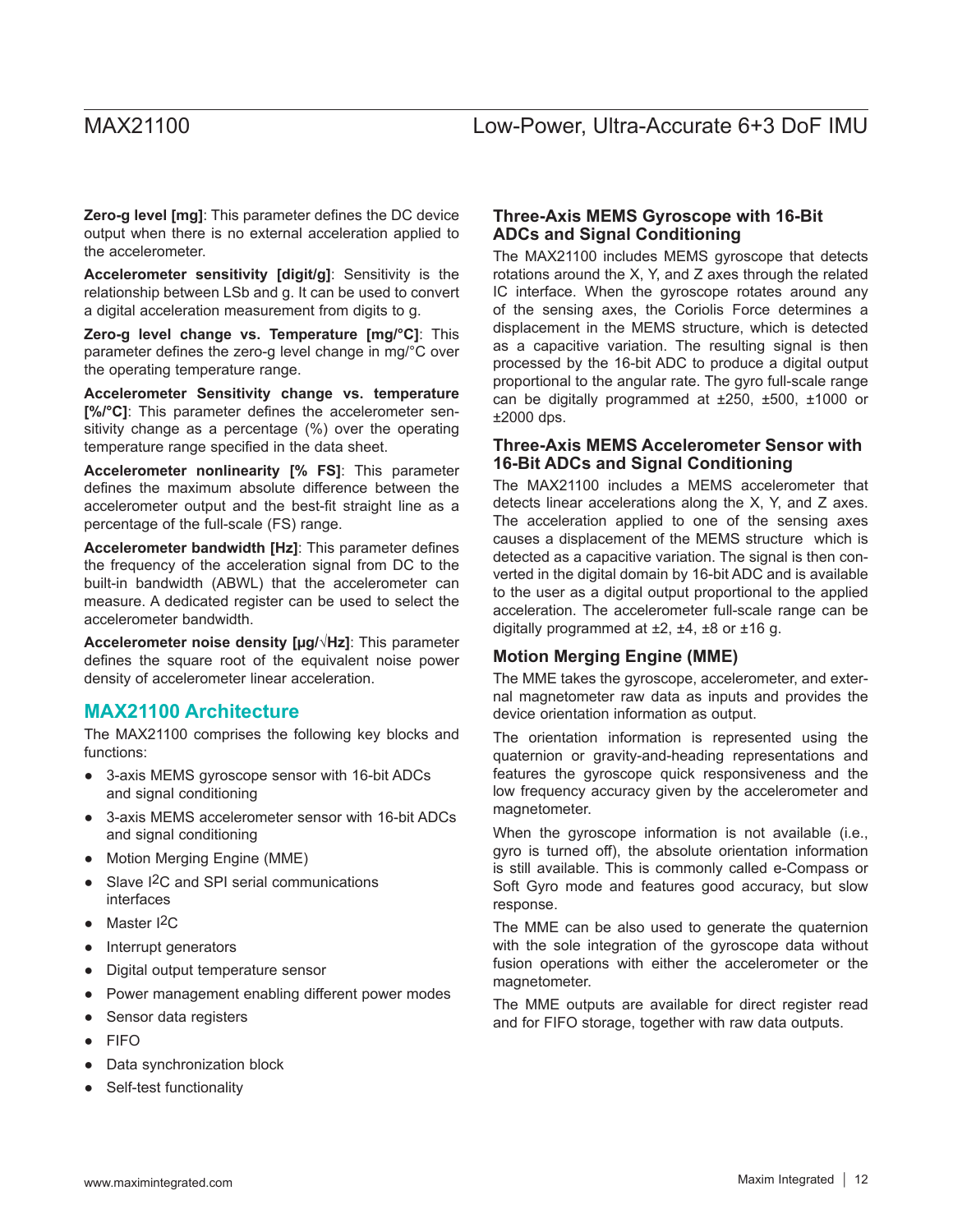### **Slave I2C and SPI Serial Communications Interfaces**

The registers embedded inside the MAX21100 can be accessed through both the slave I2C and SPI serial interfaces. The latter can be SW configured to operate either in 3-wire or 4-wire interface mode.

The serial interfaces are mapped onto the same pins. To select/exploit the I<sup>2</sup>C interface, CS line must be tied high  $(i.e., connected to V<sub>DDIO</sub>).$ 

### **I2C Interface**

I2C is a two-wire interface comprised of the signals serial data (SDA) and serial clock (SCL). In general, the lines are open-drain and bidirectional. In a generalized I2C interface implementation, attached devices can be a master or a slave. The master device puts the slave address on the bus, and the slave device with the matching address acknowledges the master.

The MAX21100 operates as a slave device when communicating to the system processor, which thus acts as the master. SDA and SCL lines typically need pull-up resistors to VDDIO. The maximum bus speed is 3.4MHz (I2C HS); this reduces the amount of time the system processor is kept busy in supporting the exchange of data.

The slave address of the MAX21100 is b101100X, which is 7 bits long. The LSb of the 7-bit address is determined by the logic level on pin SA0. This allows two MAX21100s to be connected on the same I2C bus.

When used in this configuration, the address of one of the two devices should be b1011000 (pin SA0\_SD0 is set to logic low) and the address of the other should be b1011001 (pin SA0\_SD0 is set to logic-high).

### **SPI Interface**

The MAX21100 SPI can operate up to 10MHz, in both 3-wires (half duplex) and 4-wires mode (full duplex).

It is recommended to set the I2C\_OFF bit at address 0x16 if the MAX21100 is used together with other SPI devices to avoid the possibility to switch inadvertently into I2C mode when traffic is detected with the CS un-asserted.

The MAX21100 operates as an SPI slave device.Both the read register and write register commands are completed in 16 clock pulses, or in multiples of 8 in case of multiple read/write bytes. Bit duration is the time between two falling edges of CLK.

The first bit (bit 0) starts at the first falling edge of CLK after the falling edge of CS while the last bit (bit 15, bit 23, etc.) starts at the last falling edge of CLK just before the rising edge of CS.

**Bit 0:** RW bit. When 0, the data DI(7:0) is written to the device. When 1, the data DO(7:0) from the device is read. In the latter case, the chip drives SDO at the start of bit 8.

**Bit 1:** MS bit. Depending on the configuration of IF\_ PARITY this bit may either be used to operate in multiaddressing standard mode or to check the parity with the register address.

## **Table 1. Digital Interface Pin Description**

| <b>NAME</b>    | <b>DESCRIPTION</b>                                                                                                                                               |
|----------------|------------------------------------------------------------------------------------------------------------------------------------------------------------------|
| CS             | SPI enable and I2C/SPI mode selection (1: I <sup>2</sup> C mode, 0: SPI enabled)                                                                                 |
| <b>SCL/CLK</b> | SPI and I <sup>2</sup> C clock. When in I <sup>2</sup> C mode, the IO has selectable anti-spike filter and delay to ensure correct<br>hold time.                 |
| SDA/SDI/SDO    | SPI in/out pin and I <sup>2</sup> C serial data. When in I <sup>2</sup> C mode, the IO has selectable antispike filter and delay to<br>ensure correct hold time. |
| SDO/SA0        | SPI serial data out or I <sup>2</sup> C slave address LSb                                                                                                        |

## **Table 2. I**2**C Address**

| <b>I<sup>2</sup>C BASE ADDRESS</b> | <b>SA0/SDO PIN</b> | <b>R/W BIT</b> | <b>RESULTING ADDRESS</b> |
|------------------------------------|--------------------|----------------|--------------------------|
| 0x2C(6 bit)                        |                    |                | 0xB0                     |
| 0x2C                               |                    |                | 0xB1                     |
| 0x2C                               |                    |                | 0xB2                     |
| 0x2C                               |                    |                | 0xB3                     |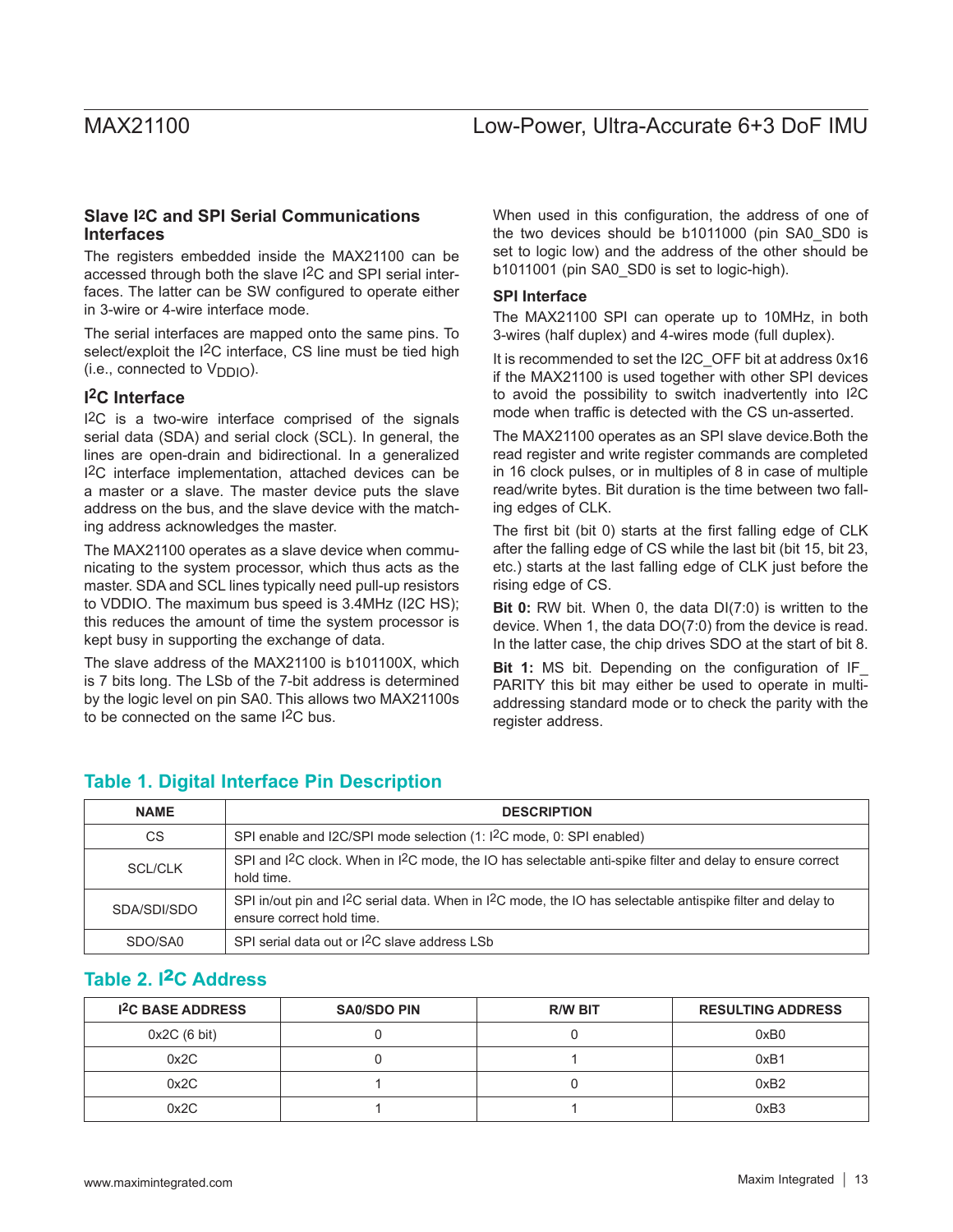If used as a MS bit, when 1, the address remains unchanged in multiple read/write commands, whilst when 0, the address is auto-incremented in multiple read/write commands.

**Bit 2–7:** Address AD(5:0). This is the address field of the indexed register.

**Bit 8–15:** Data DI(7:0) (write mode). This is the data that is written to the device (MSb first).

**Bit 8–15:** Data DO(7:0) (read mode). This is the data that is read from the device (MSb first).

### **SPI Half- and Full-Duplex Operation**

The MAX21100 can be programmed to operate in halfduplex (a bidirectional data pin) or full-duplex (one data-in and one data-out pin) mode. The SPI master sets a register bit called SPI\_3\_WIRE into I2C\_CFG (0x16) to 0 for full-duplex, and 1 for half-duplex operation. Full duplex is the power-on default.

### **Full-Duplex Operation**

The MAX21100 is put into full-duplex mode at power-up. When the SPI master clears the SPI\_3\_WIRE bit, the SPI interface uses separate data pins, SDI and SDO, to transfer data. Because of the separate data pins, bits can be simultaneously clocked into and out of the MAX21100. The MAX21100 makes use of this feature by clocking out 8 output data bits as the command byte is clocked in.

### **Reading from the SPI Slave Interface (SDO)**

The SPI master reads data from the MAX21100 slave interface using the following steps:

- 1) When CS is high, the MAX21100 is unselected and three-states the SDO output.
- 2) After driving SCL\_CLK to its inactive state, the SPI master selects the MAX21100 by driving CS low.
- 3) The SPI master clocks the command byte into the MAX21100. The SPI read command is performed with 16 clock pulses. Multiple byte read command is performed adding blocks of 8 clock pulses at the previous one.

**Bit 0:** READ bit. The value is 1.

**Bit 1:** MS bit. When 1, do not increment address, when 0, increment address in multiple reading.

**Bit 2–7:** Address AD(5:0). This is the address field of the indexed register.

**Bit 8–15:** Data DO(7:0) (read mode). This is the data that is read from the device (MSb first).

**Bit 16–... :** Data DO(...-8). Further data in multiple byte reading. After 16 clock cycles, the master can drive CS high to deselect the MAX21100, causing it to tristate its SDO output. The falling edge of the clock puts the MSB of the next data byte in the sequence on the SDO output.

4) By keeping CS low, the master clocks register data bytes out of the MAX21100 by continuing to supply SCL\_CLK pulses (burst mode). The master terminates the transfer by driving CS high. The master must ensure that SCL\_CLK is in its inactive state at the beginning of the next access (when it drives CS low).

### **Writing to the SPI Slave Interface (SDI)**

The SPI master writes data to the MAX21100 slave interface through the following steps:

- 1) The SPI master sets the clock to its inactive state. While CS is high, the master can drive the SDI input.
- 2) The SPI master selects the MAX21100 by driving CS low
- 3) The SPI master clocks the command byte into the MAX21100. The SPI Write command is performed with 16 clock pulses. Multiple byte write command is performed adding blocks of 8 clock pulses at the previous one.

**Bit 0:** WRITE bit. The value is 0.

**Bit 1:** MS bit. When 1, do not increment address, when 0, increment address in multiple writing.

**Bit 2–7:** address AD(5:0). This is the address field of the indexed register.

**Bit 8–15:** Data DI(7:0) (write mode). This is the data that is written inside the device (MSb first).

**Bit 16–...** : data DI(...-8). Further data in multiple byte writing.

4) By keeping CS low, the master clocks data bytes into the MAX21100 by continuing to supply SCL\_CLK pulses (burst mode). The master terminates the transfer by driving CS high. The master must ensure that SCL CLK is inactive at the beginning of the next access (when it drives CS low).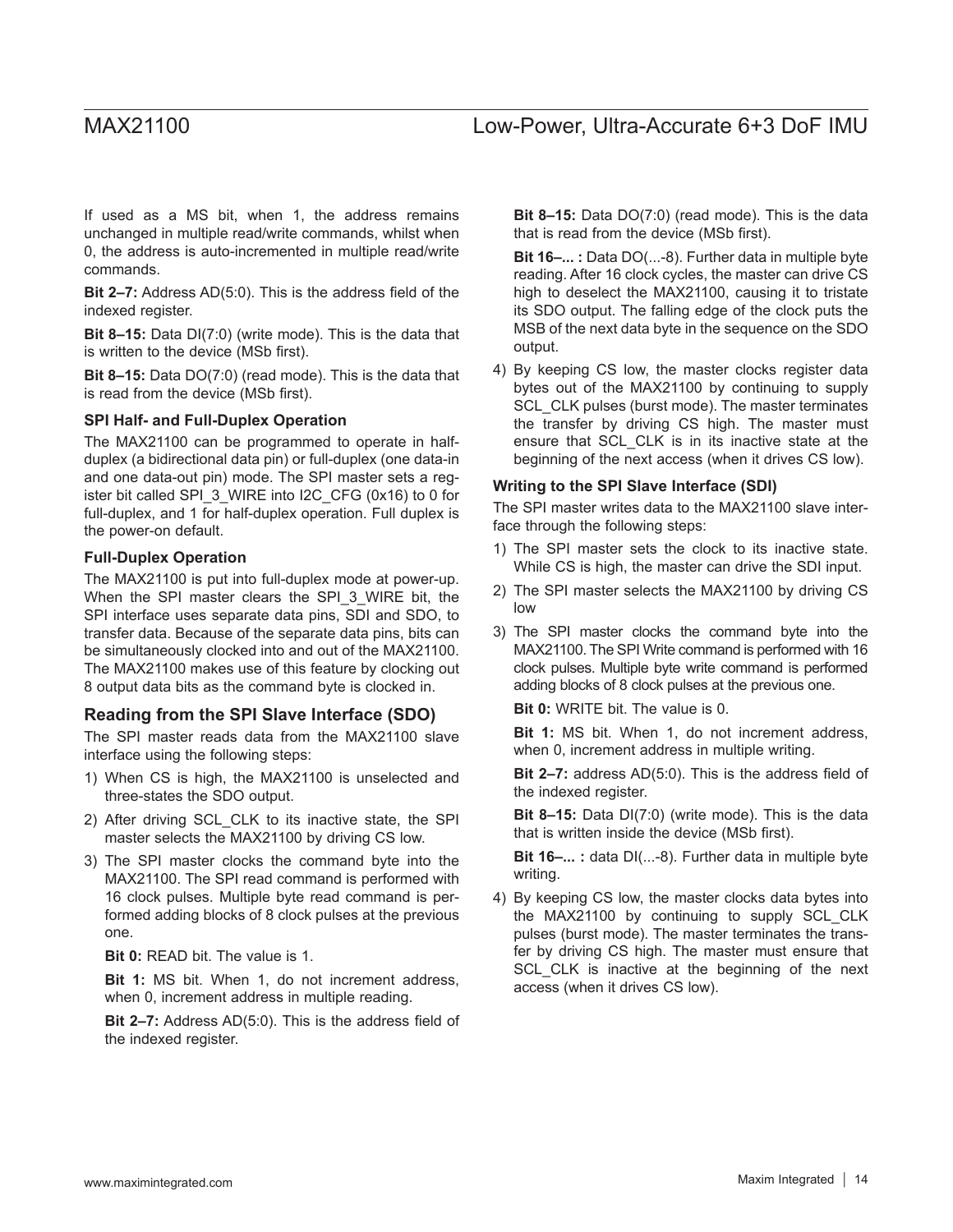### **Half-Duplex Operation**

When the SPI master sets SPI 3 WIRE = 1, the MAX21100 is put into half-duplex mode. In half-duplex mode, the MAX21100 tri-states its SDO pin and makes the SDI pin bidirectional, saving a pin in the SPI interface. The SDO pin can be left unconnected in half-duplex operation. The SPI master accesses a MAX21100 register as follows: the SPI master sets the clock to its inactive state. While CS is high, the master can drive the SDI pin to any value.

- 1) The SPI master selects the MAX21100 by driving CS low and placing the first data bit (MSB) to write on the SDI input.
- 2) The SPI master turns on its output driver and clocks the command byte into the MAX21100. The SPI read command is performed with 16 clock pulses:

**Bit 0:** READ bit. The value is 1.

**Bit 1:** MS bit. When 1, do not increment address, when 0, increment address in multiple reading.

**Bit 2-7:** address AD(5:0). This is the address field of the indexed register.

**Bit 8-15:** data DO(7:0) (read mode). This is the data that is read from the device (MSb first).

Multiple read command is also available in 3-wire mode.

### **Master I2C**

The master interface allows:

- Readout of the external magnetic sensor at selectable sub multiples of the accelerometer ODR
- Shadowing the AppProcessor read/write commands
- Bypass mode: electrical bypass

The master interface pads are supplied at  $V_{\text{DDIO}}$ .

### **Interrupt Generators**

The MAX21100 offers two completely independent interrupt generators, to ease the SW management of the interrupt generated. For instance, one line could be used to signal a DATA\_READY event whilst the other line might be used, for instance, to notify the completion of the internal start-up sequence.

Interrupt functionality can be configured through the Interrupt Configuration registers. Configurable items include the INT pin level and duration, the clearing method as well as the required triggers for the interrupts.

The interrupt status can be read from the Interrupt Status registers.

The event that has generated an interrupt is available in both forms: latched and unlatched.

Interrupt sources may be enabled/ disabled and cleared individually. The list of possible interrupt sources includes the following conditions: DATA\_READY, FIFO EMPTY, FIFO\_THRESHOLD, FIFO\_OVERRUN, OTP\_ DOWNLOAD, DSYNC.

The interrupt generation can also be configured as latched, unlatched or timed, with programmable length.

When configured as latched, the interrupt can be cleared by reading the corresponding status register (clear-onread) or by writing an appropriate mask to the status register (clear-on-write).

### **Digital-Output Temperature Sensor**

An digital output temperature sensor is used to measure the MAX21100 die temperature. The readings from the ADC can be accessed from the Sensor Data registers.

The temperature data is split over 2 bytes. For faster and less accurate reading, accessing the MSB allows to read the temperature data as an absolute value expressed in



*Figure 1. Master I2C*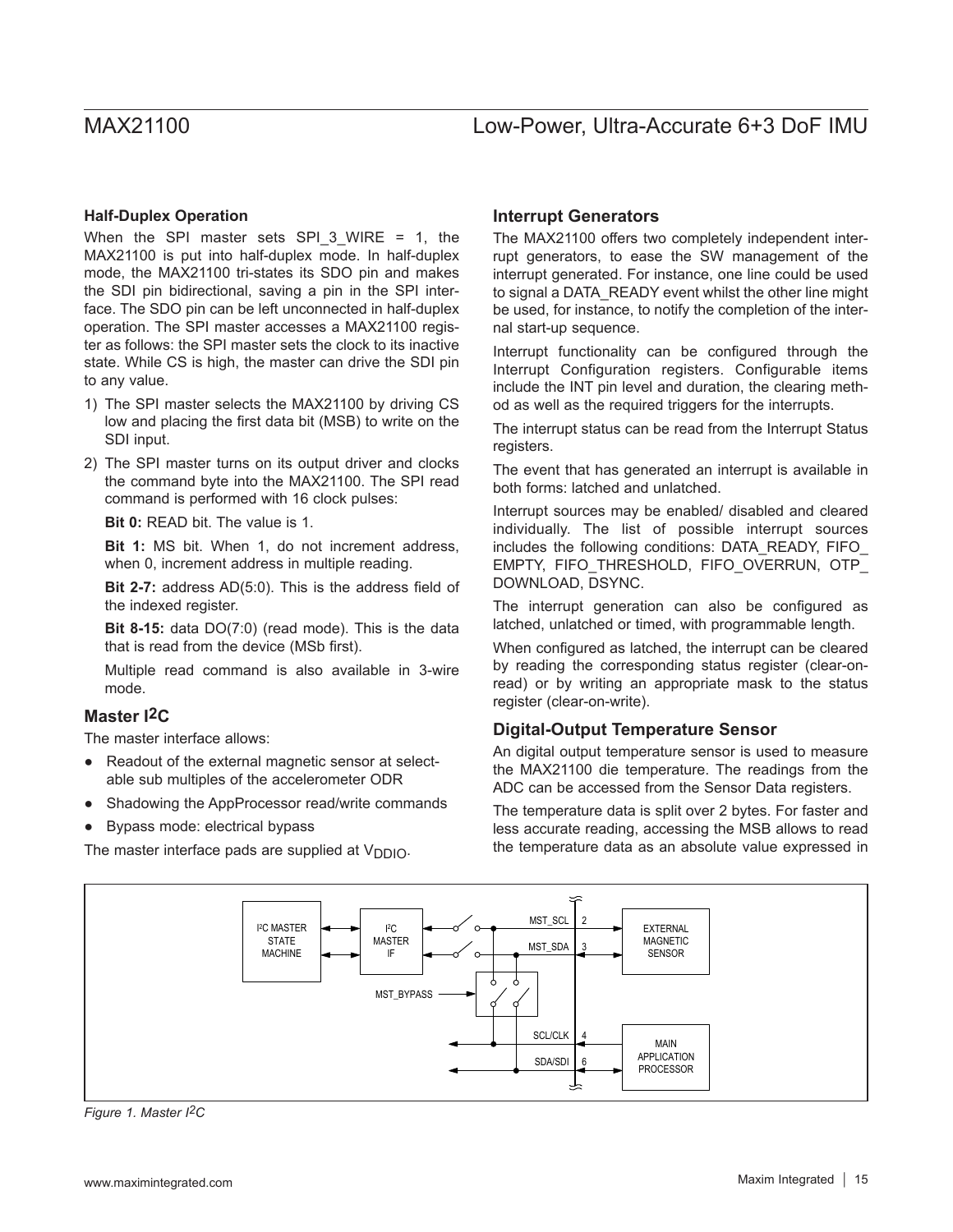Celsius degrees. By reading the LSB, the accuracy is greatly increased, up to 256 digit/°C.

### **Power Modes**

The MAX21100 features nine different power modes, allowing selecting the appropriate tradeoff between power consumption, noise level, accuracy and turn-on time.

The transition between different power modes can be controlled with the software by explicitly setting a power mode in the Configuration register, or by enabling the automatic power mode transition based on the DSYNC pin.

### **Gyro Low-Noise Mode**

In Gyro Low-Noise Mode, only the gyro is switched on and it is operational with minimum noise level.

### **Gyro Eco Mode**

In this power mode, only the gyro is switched on and it is operating in Eco Mode. The Eco Mode allows to reduce power consumption with the same sensor accuracy at the price of a higher rate noise density.

This unique MAX21100 feature can be activated for the gyro with four different ODR: 31.25Hz, 62.5Hz, 125Hz, and 250Hz.

### **Gyro Standby Mode**

To reduce power consumption and have a shorter turnon time, the IC features a standby mode for the gyro. In standby mode, the MAX21100 gyro does not generate data because a significant portion of the signal processing resources is turned off to save power. Still, this mode enables a much quicker turn-on time.

### **Acc Low-Noise Mode**

In Acc Low-Noise mode, only the accelerometer is switched on. It is operational with minimum noise level.

### **Acc Eco Mode**

In this Power Mode, only the accelerometer is switched on and it is operating in Eco Mode. The Eco Mode allows to reduce power consumption with the same sensor accuracy at the price of a higher accelerometer noise density.

This feature can be activated for accelerometer with nine ODR: being 0.98Hz, 1.95Hz, 3.9Hz, 7.8Hz 15.625Hz, 31.25Hz, 62.5Hz, 125Hz, and 250Hz.

### **Power-Down Mode**

In Power-Down Mode, the IC is configured to minimize the power consumption. In Power-Down Mode, registers can still be read and written, but neither sensor can generate new data. Compared to Standby Mode, it takes longer to activate the IC and start collecting data from the sensors.

### **Sensor Data Output Registers**

The sensor data registers contain the latest gyroscope, accelerometer, magnetometer, quaternions (or gravity & heading) and temperature measurement data.

They are read-only registers and are accessed through the serial interface. Data from these registers can be read at anytime. However, the interrupt function can be used to determine when new data is available.

| <b>NAME</b>                                 | <b>DESCRIPTION</b>                                                                                          |
|---------------------------------------------|-------------------------------------------------------------------------------------------------------------|
| Gyro Low-Noise                              | Only gyroscope is switched on and it is operational with maximum performances.                              |
| Gyro Eco                                    | Only gyroscope is switched on and operates to reduce the average current consumption.                       |
| Gyro Standby                                | The gyroscope is in Standby Mode, the current consumption is reduced by 50%, with a shorter<br>turn-on time |
| Acc Low-Noise                               | Only accelerometer is switched on and it is operational with maximum performances.                          |
| Acc Eco                                     | Only accelerometer is switched on and operates to reduce the average current consumption.                   |
| Gyro Low-Noise Mode +<br>Acc Low-Noise Mode | Acc and gyro are both switched on in Low-Noise Mode.                                                        |
| Gyro Eco +<br>Acc Low-Noise Mode            | Acc is in low-noise mode, while the gyro is Eco Mode.                                                       |
| Gyro Standby +<br>Acc Low-Noise Mode        | Acc is in low-noise mode, while the gyro is Standby Mode.                                                   |
| Power-Down                                  | This is the minimum power consumption mode, at the price of a longer turn-on time.                          |

### **Table 3. Power Modes**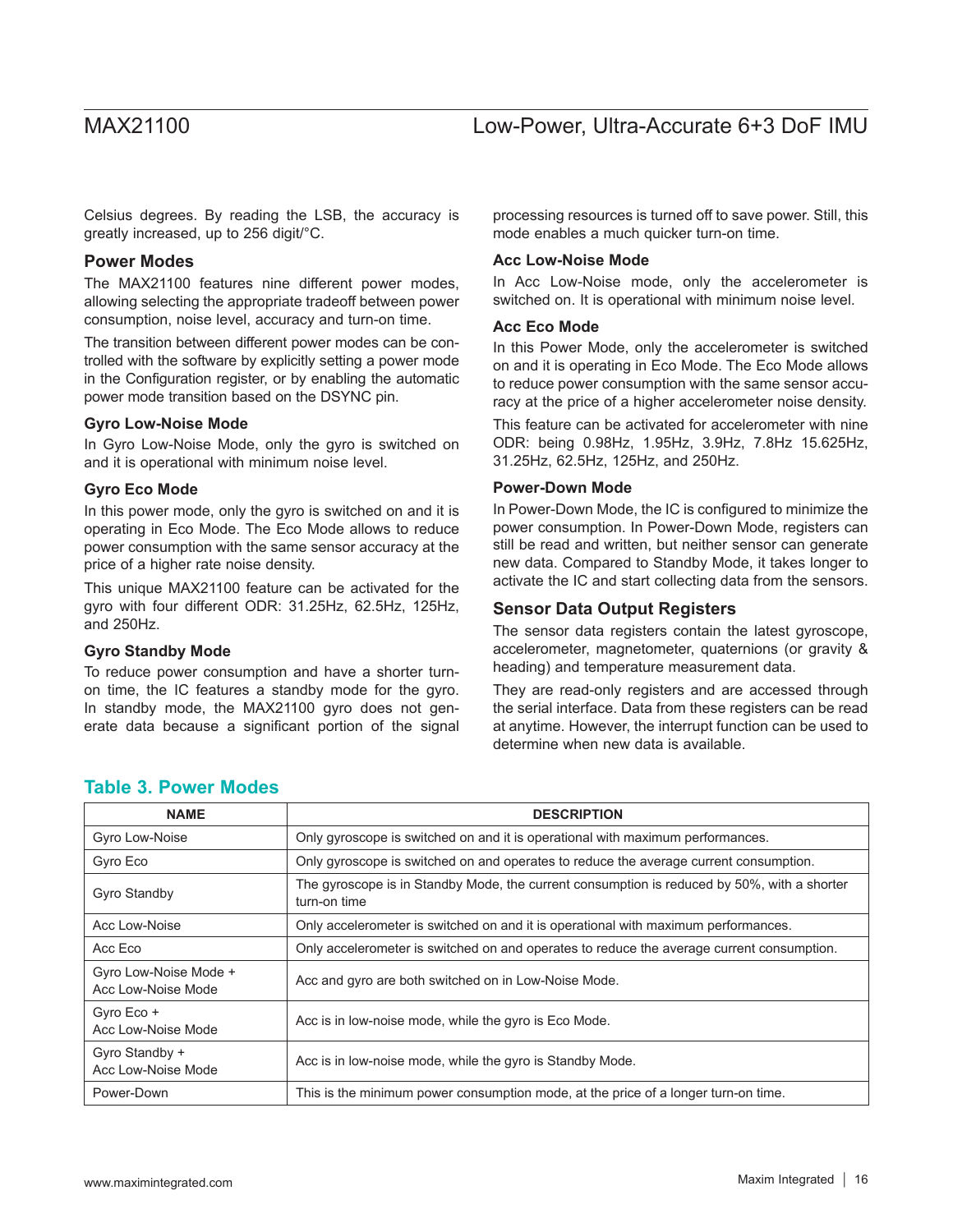### **FIFO**

The MAX21100 embeds a 128-bytes data FIFO. The user can flexibly select the set of axis data to be stored in FIFO.This allows a power saving at system level as the host processor does not need to continuously poll data from the sensor, but it can wake up only when needed and burst the significant data out from the FIFO.

The FIFO buffer can work according to four main modes: off, normal, interrupt, and snapshot.

When configured in snapshot mode, it offers the ideal mechanism to capture the data following an external interrupt event.

Both normal and interrupt modes can be optionally configured to operate in overrun mode, depending on whether, in case of buffer under-run, newer or older data are accepted to be lost.

Various FIFO status flags can be enabled to generate interrupt events on INT1/INT2 pin.

### **FIFO Off Mode**

In this mode, the FIFO is turned off; data are stored only in the data registers and no data are available from the FIFO if read.

When the FIFO is turned off, there are essentially two options to use the device: synchronous and asynchronous reading through the data registers.

### **Synchronous Reading**

In this mode, the processor reads the data set (e.g., 6 bytes for a 3 axes configuration) generated by the MAX21100 every time that DATA READY is set. The processor must read once and only once the data set in order to avoid data inconsistencies.

Benefits of using this approach include the perfect reconstruction of the signals coming the MAX21100 with the minimum data traffic.

### **Asynchronous Reading**

In this mode, the processor reads the data generated by the MAX21100 regardless the status of the DATA\_READY flag. To minimize the error caused by different samples being read a different number of times, the access frequency to be used must be much higher than the selected ODR. This approach normally requires a much higher BW.

### **FIFO Normal Mode**

Overrun = false

- FIFO is turned on.
- FIFO is filled with the data at the selected output data rate (ODR).
- When FIFO is full, an interrupt can be generated.
- When FIFO is full, all the new incoming data is discharged. Reading only a subset of the data already stored into the FIFO keeps locked the possibility for new data to be written.
- Only if all the data are read, the FIFO restarts saving data.
- If communication speed is high, data loss can be prevented.
- To prevent a FIFO-full condition, the required condition is to complete the reading of the data set before the next DATA\_READY occurs.
- If this condition is not guaranteed, data can be lost.

Overrun = true

- FIFO is turned on.
- FIFO is filled with the data at the selected ODR.
- When FIFO is full, an interrupt can be generated.
- When FIFO is full, the oldest data is overwritten with the new ones.
- If communication speed is high, data integrity can be preserved.
- In order to prevent a FIFO\_WR\_FULL condition, the required condition is to complete the reading of the data set before the next DATA\_READY occurs.
- If this condition is not guaranteed, data can be overwritten.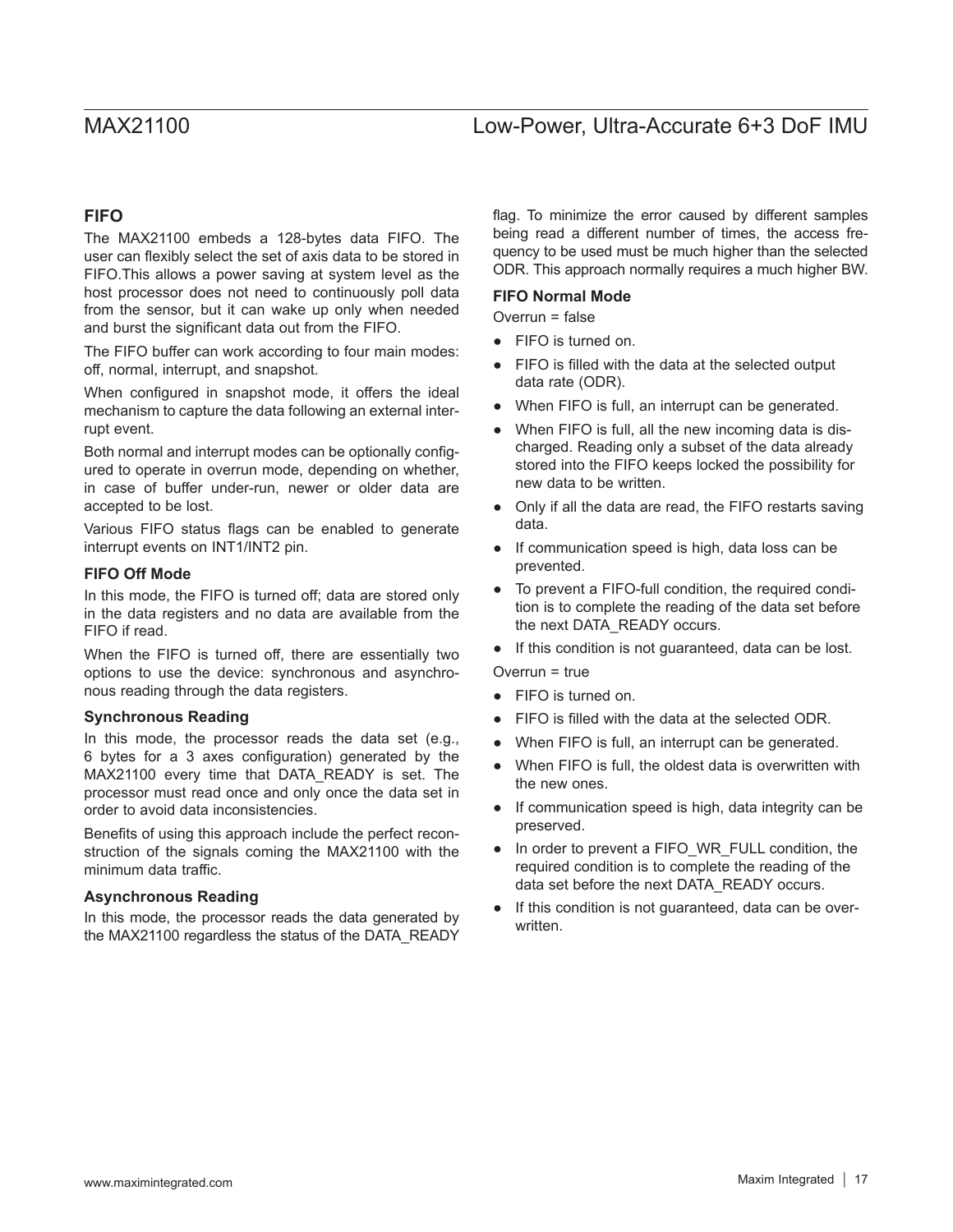

*Figure 2. FIFO Normal mode, Overrun = False* 



*Figure 3. FIFO Normal Mode, Overrun = True*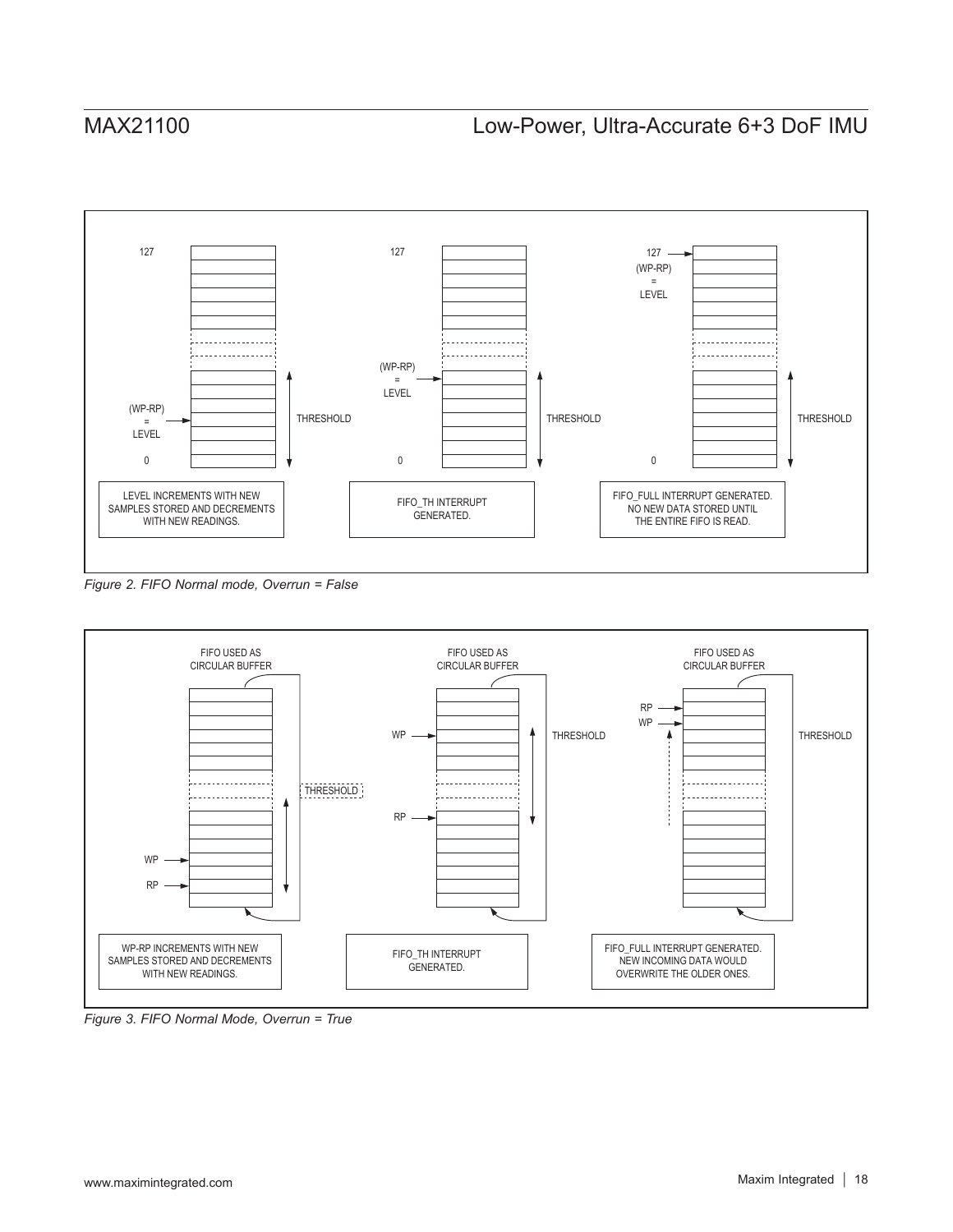### **Interrupt Mode**

Overrun = false

- FIFO is initially disabled. Data are stored only in the data registers.
- When an interrupt (either INT\_OR or INT\_AND) is generated, the FIFO is turned on automatically. It stores the data at the selected ODR.
- When FIFO is full, all the new incoming data is discharged. Reading only a subset of the data already stored into the FIFO keeps locked the possibility for new data to be written.
- Only if all the data are read the FIFO restarts saving data when a new event is generated.



*Figure 4. FIFO Interrupt Mode, Overrun = False*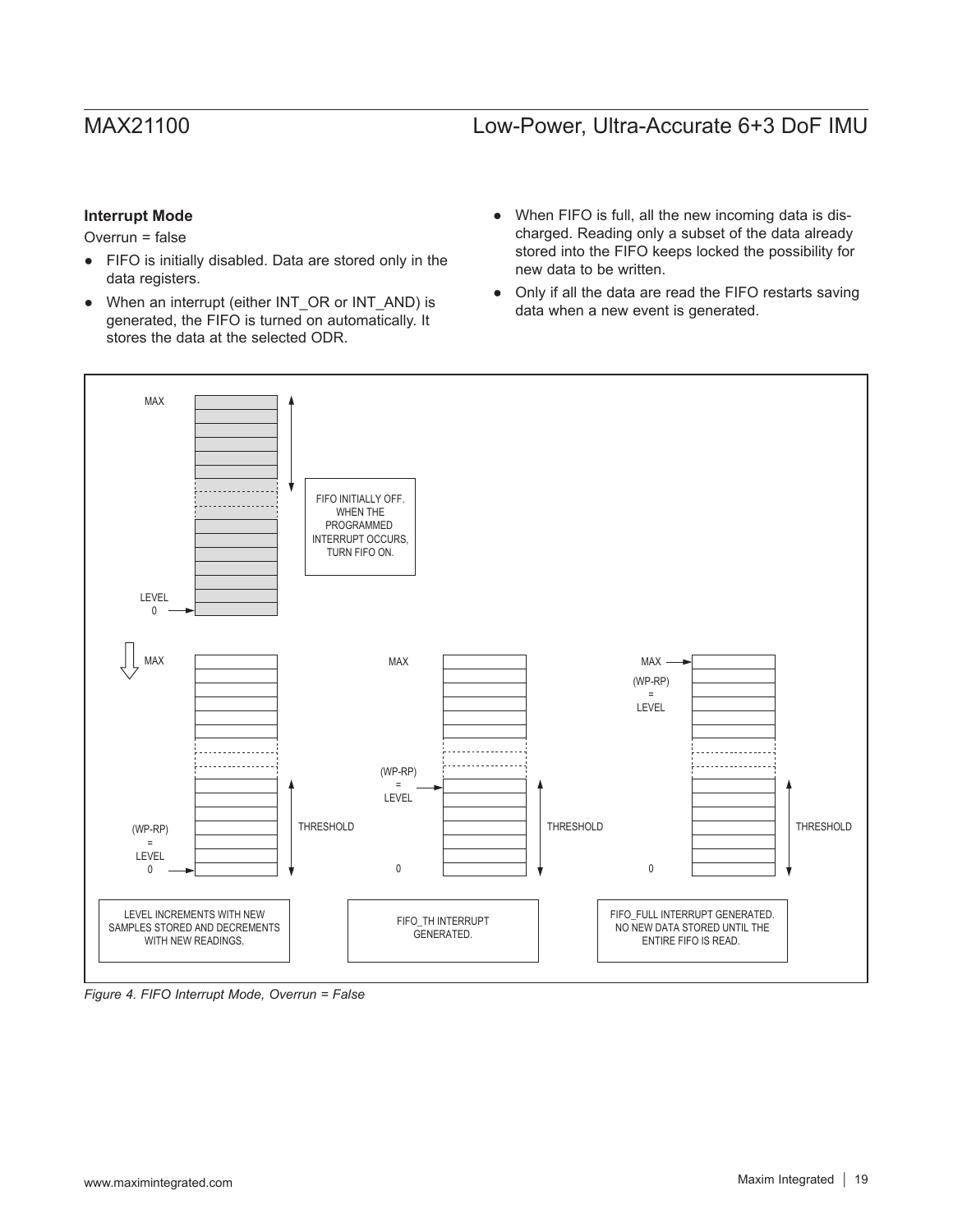Overrun = true

- FIFO is initially disabled. Data are stored only in the data registers.
- When an interrupt (either INT\_OR or INT\_AND) is generated, the FIFO is turned on automatically. It stores the data at the selected ODR.
- When FIFO is full, an interrupt can be generated.
- When FIFO is full, the oldest data is overwritten with

the new ones.

- If communication speed is high, data integrity can be preserved.
- In order to prevent a FIFO\_WR\_FULL condition, the required condition is to complete the reading of the data set before the next DATA\_READY occurs.
- If this condition is not guaranteed, data can be overwritten.



*Figure 5. FIFO Interrupt Mode, Overrun = True*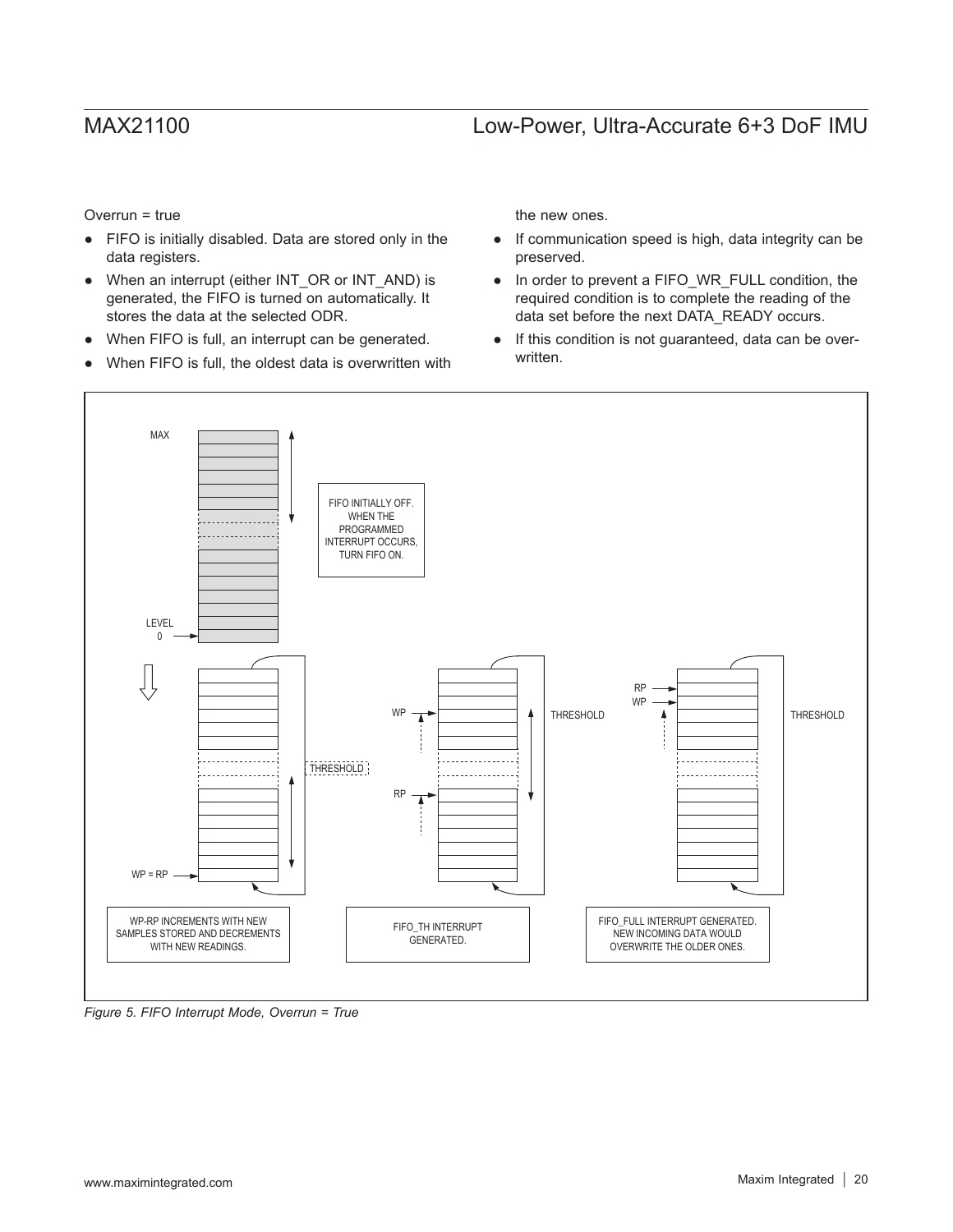### **Snapshot Mode**

- FIFO is initially in normal mode with overrun enabled.
- When an interrupt (either INT\_OR or INT\_AND) is generated, the FIFO switches automatically to notoverrun mode. It stores the data at the selected ODR until the FIFO becomes full.
- When FIFO is full, an interrupt can be generated.
- When FIFO is full, all the new incoming data is discharged. Reading only a subset of the data already stored into the FIFO keeps locked the possibility for new data to be written.
- Only if all the data are read the FIFO restarts saving data in overrun mode.



*Figure 6. FIFO Snapshot Mode*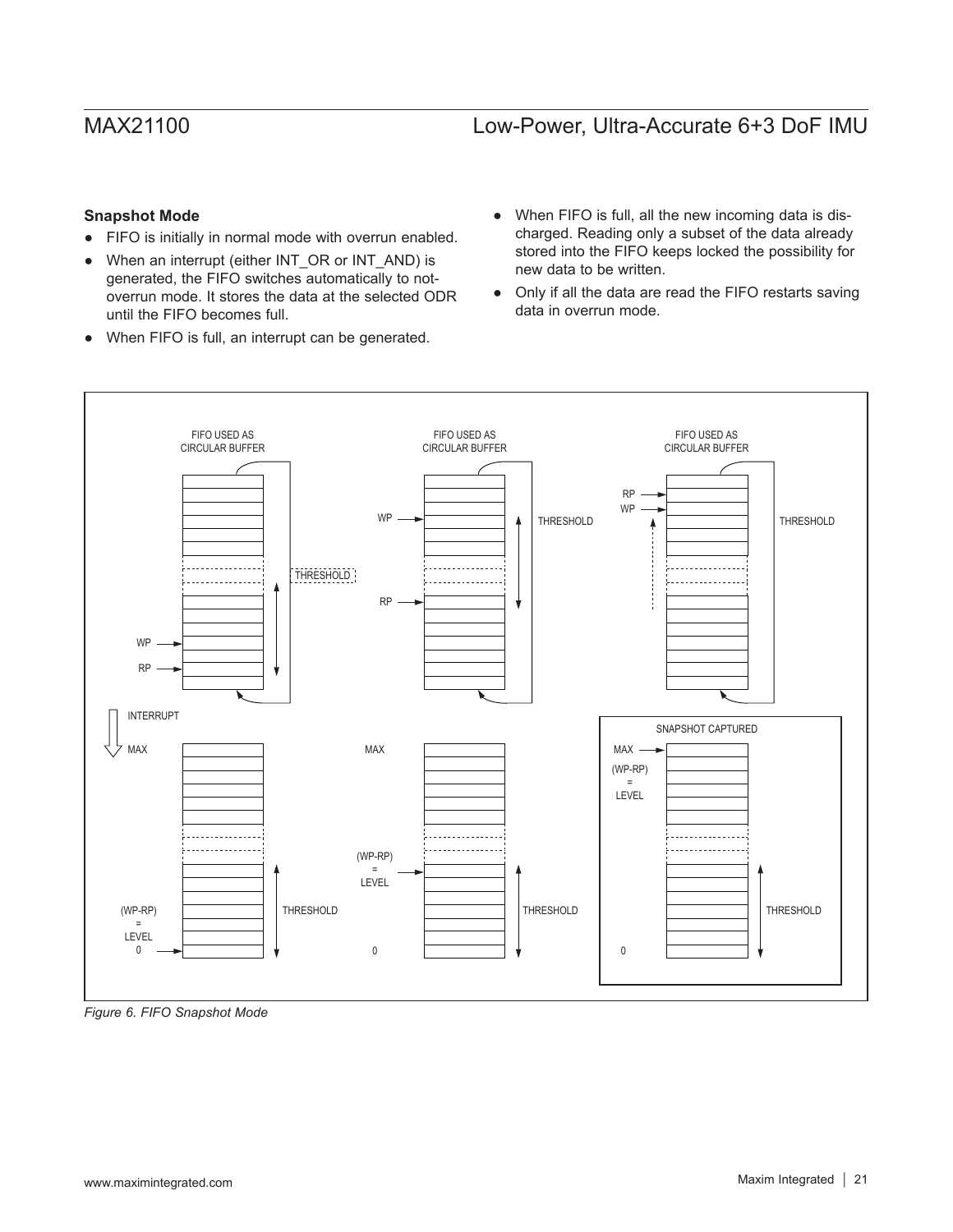# Low Power, Ultra-Accurate 6+3 DoF IMU

### **Data Synchronization**

The MAX21100 has a pin named DSYNC whose purpose is to enable a number of synchronization options.

### **Wake-Up Feature**

The DSYNC pin can be used to switch the MAX21100 between two power modes according to the PWR\_SEL and PWR\_MODE settings in POWER\_CFG (0x00) register. This feature can be used to control the power mode of the MAX21100 using an external controlling device, whether it is a microprocessor, another sensor or a different kind of device.

DSYNC can be configured to active either High or Low and on either edge or level.

This feature is controlled by a specific bit in the DSYNC\_ CFG register.

### **Data Capture Feature**

Another way to use the DSYNC pin is as Data Capture trigger. The MAX21100 can be configured to stop filling FIFO with data until a given edge occur on DSYNC. Once the programmed active edge occurs, the MAX21100 collects in FIFO as many data as specified in the DSYNC\_ CNT register.

### **DSYNC Mapping on Data**

DSYNC can be optionally mapped onto the LSb of the sensor data, to perform a sort of a-posteriori synchronization. The mapping occurs on every enabled axis of the sensors (gyroscope, accelerometer, magnetometer, and temperature sensor). This feature is controlled by specific bits in the DSYNC\_CFG register.

### **DSYNC Interrupt Generation**

The DSYNC pin can be used as an interrupt source to determine a different kind of data synchronization based on the software management performed by an external processor.

The DSYNC-based wake-up, data capture, data mapping, and interrupt generation features can be combined together.

### **Self-Test**

The embedded self-test for MAX21100 gyroscope and accelerometer is an additional key feature that allows the part to be tested during final product assembly without requiring physical device movement.

### **Gyroscope**

This gyroscope embedded self-test feature can be used to verify if the gyroscope is working properly without physically rotating the device. That may be used either before or after it is assembled on a PCB. If the gyroscope's outputs are within the specified self-test values in the data sheet, then the gyroscope is working properly.

### **Accelerometer**

The accelerometer embedded self-test feature is used to verify the sensor functionality without physically moving the device. When this feature is enabled, an electrostatic test force is applied to the mechanical sensing element and causes the moving part to move away from its original position, emulating a definite input acceleration. In this case the sensor outputs exhibit a change in their DC levels which is related to the selected full scale through the device sensitivity. The output in this self-test mode is then compared with the output data of the device when the self-test is disabled. If the absolute value of the output difference is within the minimum and maximum range of the preselected full scale range, the accelerometer is working properly.

### **Unique Serial Number**

Each MAX21100 device is uniquely identified by 48 bits that can be used to track the history of the sample, including manufacturing, assembly, and testing information.

### **Revision ID**

The MAX21100 has a register used to identify the revision ID of the device and to identify the specific part number. Even though different part numbers may share the same WHO\_AM\_I value, they would still be identified by means of different Revision ID values.

### **Register File**

The register file is organized per banks. On the Common Bank are mapped addresses from 0x20 to 0x3F and these registers are always available. It is possible to map on addresses 0x00 to 0x1F three different user banks by properly programming address 0x22. The purpose of this structure is to limit the management of the register map addresses in the 0x00 to 0x3F range even though the number of physical registers is in excess of 64.

### **Common Bank**

The common is the bank whose locations are always available regardless the register bank selection.

This bank contains all the registers most commonly used, including data registers and the FIFO data.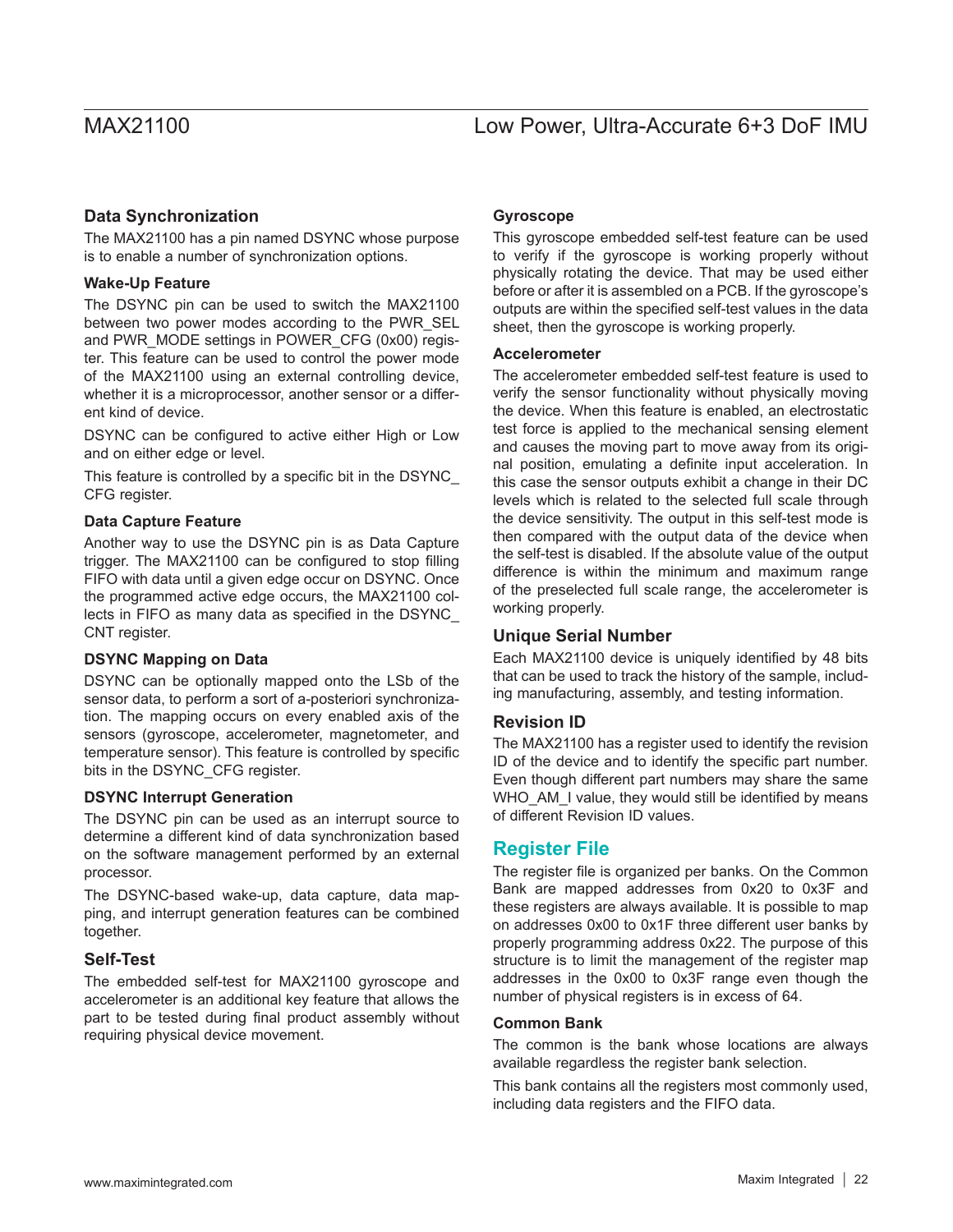# MAX21100

# Low-Power, Ultra-Accurate 6+3 DoF IMU

## **Table 4. Common Bank**

| <b>NAME</b>   | <b>REGISTER</b><br><b>ADDRESS</b> | <b>TYPE</b>  | <b>DEFAULT</b><br><b>VALUE</b> | <b>COMMENT</b>                                |
|---------------|-----------------------------------|--------------|--------------------------------|-----------------------------------------------|
| WHO_AM_I      | 0x20                              | ${\sf R}$    | 1011 0010                      | Device ID                                     |
| REVISION ID   | 0x21                              | $\mathsf{R}$ | Variable                       | Revision ID Register                          |
| BANK_SELECT   | 0x22                              | R/W          | 0000 0000                      | Register Bank Selection                       |
| SYSTEM_STATUS | 0x23                              | R            | Data                           | System Status Register                        |
| GYRO_X_H      | 0x24                              | $\mathsf{R}$ | Data                           | Bits [15:8] of X measurement, Gyro            |
| GYRO_X_L      | 0x25                              | R            | Data                           | Bits [07:0] of X measurement, Gyro            |
| GYRO_Y_H      | 0x26                              | R            | Data                           | Bits [15:8] of Y measurement, Gyro            |
| GYRO_Y_L      | 0x27                              | $\mathsf R$  | Data                           | Bits [07:0] of Y measurement, Gyro            |
| GYRO_Z_H      | 0x28                              | $\mathsf{R}$ | Data                           | Bits [15:8] of Z measurement, Gyro            |
| GYRO_Z_L      | 0x29                              | R            | Data                           | Bits [07:0] of Z measurement, Gyro            |
| ACC_X_H       | 0x2A                              | R            | Data                           | Bits [15:8] of X measurement, Accel.          |
| ACC_X_L       | 0x2B                              | R            | Data                           | Bits [07:0] of X measurement, Accel.          |
| ACC_Y_H       | 0x2C                              | R            | Data                           | Bits [15:8] of Y measurement, Accel.          |
| $ACC_Y_L$     | 0x2D                              | R            | Data                           | Bits [07:0] of Y measurement, Accel.          |
| ACC_Z_H       | 0x2E                              | R            | Data                           | Bits [15:8] of Z measurement, Accel.          |
| $ACC_Z_L$     | 0x2F                              | $\mathsf R$  | Data                           | Bits [07:0] of Z measurement, Accel.          |
| MAG_X_H       | 0x30                              | R            | Data                           | Bits [15:8] of X measurement, Mag.            |
| MAG_X_L       | 0x31                              | R            | Data                           | Bits [07:0] of X measurement, Mag.            |
| MAG_Y_H       | 0x32                              | ${\sf R}$    | Data                           | Bits [15:8] of Y measurement, Mag.            |
| MAG_Y_L       | 0x33                              | ${\sf R}$    | Data                           | Bits [07:0] of Y measurement, Mag.            |
| MAG_Z_H       | 0x34                              | R            | Data                           | Bits [15:8] of Z measurement, Mag.            |
| MAG_Z_L       | 0x35                              | R            | Data                           | Bits [07:0] of Z measurement, Mag.            |
| TEMP_H        | 0x36                              | $\mathsf R$  | Data                           | Bits [15:8] of T measurement                  |
| TEMP_L        | 0x37                              | $\mathsf R$  | Data                           | Bits [07:0] of T measurement                  |
| <b>RFU</b>    | 0x38                              | R            | 0000 0000                      |                                               |
| <b>RFU</b>    | 0x39                              | ${\sf R}$    | 0000 0000                      |                                               |
| <b>RFU</b>    | 0x3A                              | R            | 0000 0000                      |                                               |
| <b>RFU</b>    | 0x3B                              | ${\sf R}$    | 0000 0000                      |                                               |
| FIFO_COUNT    | 0x3C                              | $\mathsf R$  | 0000 0000                      | Available number of FIFO samples for data set |
| FIFO_STATUS   | 0x3D                              | ${\sf R}$    | 0000 0000                      | FIFO Status Flags                             |
| FIFO_DATA     | 0x3E                              | R            | Data                           | FIFO Data, to be read in burst mode           |
| RST_REG       | 0x3F                              | W & Reset    | 0000 0000                      | <b>Reset Register</b>                         |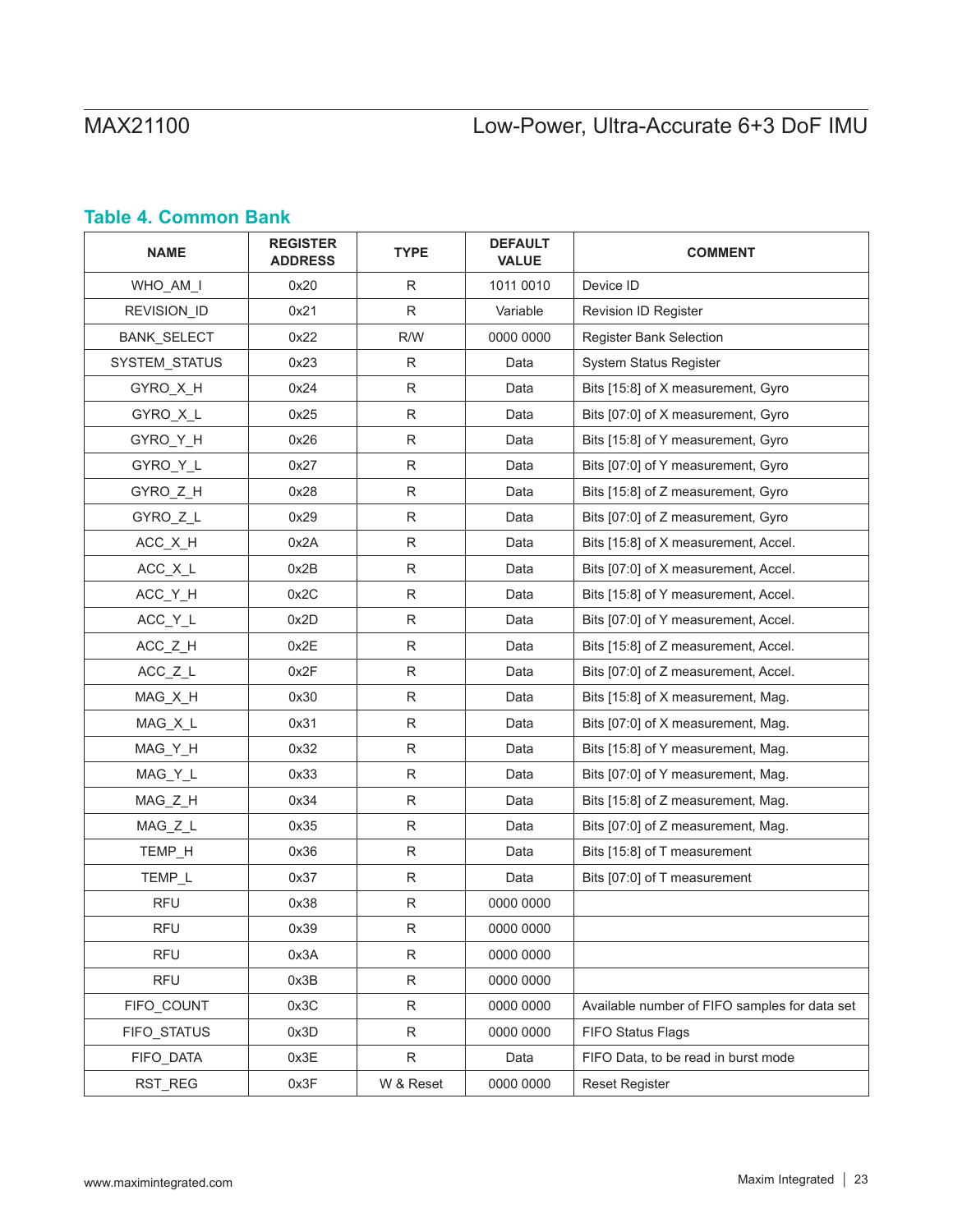### **User Bank 0**

User bank 0 is the register used to configure most of the features of the MAX21100, with the exception of the interrupts, which are part of the user bank 1.

### **Table 5. User Bank 0**

| <b>NAME</b>      | <b>REGISTER</b><br><b>ADDRESS</b> | <b>TYPE</b> | <b>DEFAULT</b><br><b>VALUE</b> | <b>COMMENT</b>                           |  |  |
|------------------|-----------------------------------|-------------|--------------------------------|------------------------------------------|--|--|
| POWER CFG        | 0x00                              | <b>RW</b>   | 0000 0111                      | Power mode configuration                 |  |  |
| GYRO_CFG1        | 0x01                              | <b>RW</b>   | 0010 1000                      | Gyro configuration 1                     |  |  |
| GYRO_CFG2        | 0x02                              | <b>RW</b>   | 0000 0100                      | Gyro configuration 2                     |  |  |
| GYRO_CFG3        | 0x03                              | <b>RW</b>   | 0000 0000                      | Gyro configuration 3                     |  |  |
| PWR_ACC_CFG      | 0x04                              | <b>RW</b>   | 1100 0111                      | Accel. power configuration               |  |  |
| ACC CFG1         | 0x05                              | <b>RW</b>   | 0000 0010                      | Accel. configuration 1                   |  |  |
| ACC_CFG2         | 0x06                              | <b>RW</b>   | 0000 0000                      | Accel. configuration 2                   |  |  |
| MAG_SLV_CFG      | 0x07                              | <b>RW</b>   | 0000 0110                      | Magnetometer slave configuration         |  |  |
| MAG_SLV_ADD      | 0x08                              | <b>RW</b>   | 0000 0000                      | Magnetometer slave address               |  |  |
| MAG_SLV_REG      | 0x09                              | <b>RW</b>   | 0000 0000                      | Magnetometer slave register              |  |  |
| MAG_MAP_REG      | 0x0A                              | <b>RW</b>   | 0000 0000                      | Magnetometer mapping register            |  |  |
| I2C_MST_ADD      | 0x0B                              | <b>RW</b>   | 0000 0000                      | I <sup>2</sup> C master register address |  |  |
| I2C MST DATA     | 0x0C                              | <b>RW</b>   | 0000 0000                      | I <sup>2</sup> C master register data    |  |  |
| MAG_OFS_X_MSB    | 0x0D                              | <b>RW</b>   | 0000 0000                      | Magnetometer offset X, MSB               |  |  |
| MAG_OFS_X_LSB    | 0x0E                              | <b>RW</b>   | 0000 0000                      | Magnetometer offset X, LSB               |  |  |
| MAG_OFS_Y_MSB    | 0x0F                              | <b>RW</b>   | 0000 0000                      | Magnetometer offset Y, MSB               |  |  |
| MAG_OFS_Y_LSB    | 0x10                              | <b>RW</b>   | 0000 0000                      | Magnetometer offset Y, LSB               |  |  |
| MAG OFS Z MSB    | 0x11                              | <b>RW</b>   | 0000 0000                      | Magnetometer offset Z, MSB               |  |  |
| MAG OFS Z LSB    | 0x12                              | <b>RW</b>   | 0000 0000                      | Magnetometer offset Z, LSB               |  |  |
| DR CFG           | 0x13                              | <b>RW</b>   | 0000 0001                      | Data ready configuration                 |  |  |
| IO CFG           | 0x14                              | <b>RW</b>   | 0000 0000                      | Input/output configuration               |  |  |
| I2C_PAD          | 0x15                              | <b>RW</b>   | 0000 0100                      | PADs configuration                       |  |  |
| I2C_CFG          | 0x16                              | <b>RW</b>   | 0000 0000                      | Serial interfaces configuration          |  |  |
| FIFO_TH          | 0x17                              | <b>RW</b>   | 0000 0000                      | FIFO threshold configuration             |  |  |
| FIFO_CFG         | 0x18                              | <b>RW</b>   | 0000 0000                      | FIFO mode configuration                  |  |  |
| <b>RFU</b>       | 0x19                              | R           | 0000 0000                      |                                          |  |  |
| <b>DSYNC CFG</b> | 0x1A                              | <b>RW</b>   | 0000 0000                      | <b>DSYNC</b> configuration               |  |  |
| DSYNC_CNT        | 0x1B                              | <b>RW</b>   | 0000 0000                      | <b>DSYNC</b> counter                     |  |  |
| ITF_OTP          | 0x1C                              | <b>RW</b>   | 0000 0000                      | Serial interfaces and OTP control        |  |  |
| <b>RFU</b>       | 0x1D                              | R           | 0000 0000                      |                                          |  |  |
| <b>RFU</b>       | 0x1E                              | R           | 0000 0000                      |                                          |  |  |
| <b>RFU</b>       | 0x1F                              | R           | 0000 0000                      | $\overline{\phantom{0}}$                 |  |  |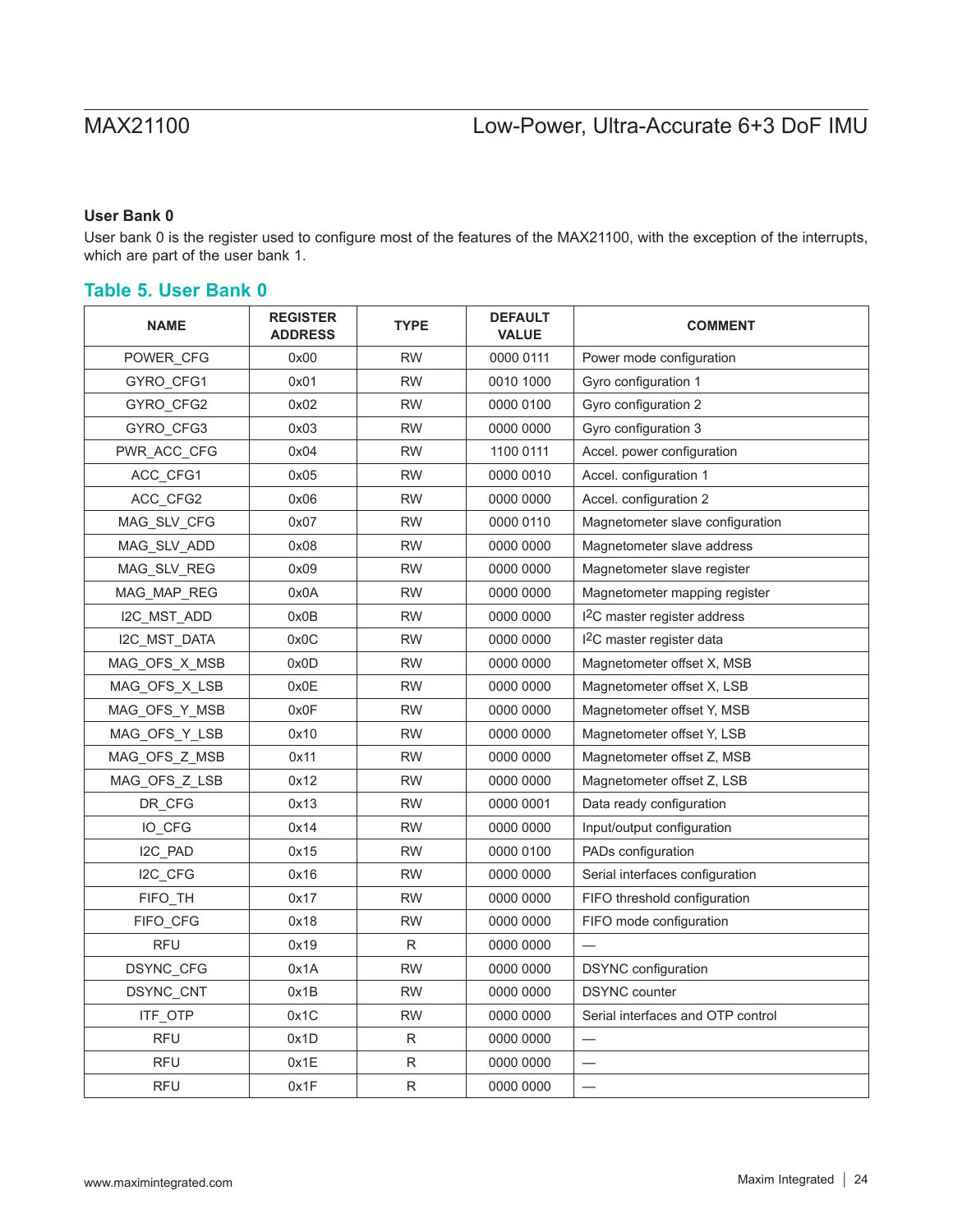### **User Bank 1**

User Bank 1 is primarily devoted to the configuration of the interrupts. It also contains the unique serial number.

### **Table 6. User Bank 1**

| <b>NAME</b> | <b>REGISTER</b><br><b>ADDRESS</b> | <b>TYPE</b>  | <b>DEFAULT</b><br><b>VALUE</b> | <b>COMMENT</b>                 |  |  |
|-------------|-----------------------------------|--------------|--------------------------------|--------------------------------|--|--|
| INT_REF_X   | 0x00                              | <b>RW</b>    | 0000 0000                      | Interrupt reference for X-axis |  |  |
| INT_REF_Y   | 0x01                              | <b>RW</b>    | 0000 0000                      | Interrupt reference for Y-axis |  |  |
| INT_REF_Z   | 0x02                              | <b>RW</b>    | 0000 0000                      | Interrupt reference for Z-axis |  |  |
| INT_DEB_X   | 0x03                              | <b>RW</b>    | 0000 0000                      | Interrupt debounce, X          |  |  |
| INT_DEB_Y   | 0x04                              | <b>RW</b>    | 0000 0000                      | Interrupt debounce, Y          |  |  |
| INT_DEB_Z   | 0x05                              | <b>RW</b>    | 0000 0000                      | Interrupt debounce, Z          |  |  |
| INT_MSK_X   | 0x06                              | <b>RW</b>    | 0000 0000                      | Interrupt mask, X-axis zones   |  |  |
| INT_MSK_Y   | 0x07                              | <b>RW</b>    | 0000 0000                      | Interrupt mask, Y-axis zones   |  |  |
| INT_MSK_Z   | 0x08                              | <b>RW</b>    | 0000 0000                      | Interrupt mask, Z-axis zones   |  |  |
| INT_MASK_AO | 0x09                              | <b>RW</b>    | 0000 0000                      | Interrupt masks, and/or        |  |  |
| INT_CFG1    | 0x0A                              | <b>RW</b>    | 0000 0000                      | Interrupt configuration 1      |  |  |
| INT_CFG2    | 0x0B                              | <b>RW</b>    | 0010 0100                      | Interrupt configuration 2      |  |  |
| INT_TMO     | 0x0C                              | <b>RW</b>    | 0000 0000                      | Interrupt timeout              |  |  |
| INT_STS_UL  | 0x0D                              | R            | 0000 0000                      | Interrupt sources, unlatched   |  |  |
| INT_STS     | 0x0E                              | R            | 0000 0000                      | Interrupt status register      |  |  |
| INT_MSK     | 0x0F                              | <b>RW</b>    | 1000 0010                      | Interrupt mask register        |  |  |
| <b>RFU</b>  | 0x10                              | R            | 0000 0000                      |                                |  |  |
| <b>RFU</b>  | 0x11                              | $\mathsf{R}$ | 0000 0000                      |                                |  |  |
| <b>RFU</b>  | 0x12                              | $\mathsf{R}$ | 0000 0000                      |                                |  |  |
| <b>RFU</b>  | 0x13                              | $\mathsf{R}$ | 0000 0000                      |                                |  |  |
| <b>RFU</b>  | 0x14                              | $\mathsf{R}$ | 0000 0000                      |                                |  |  |
| <b>RFU</b>  | 0x15                              | $\mathsf{R}$ | 0000 0000                      |                                |  |  |
| <b>RFU</b>  | 0x16                              | ${\sf R}$    | 0000 0000                      |                                |  |  |
| INT_SRC_SEL | 0x17                              | <b>RW</b>    | 0011 1100                      | Interrupt source selection     |  |  |
| <b>RFU</b>  | 0x18                              | R            | 0000 0000                      |                                |  |  |
| <b>RFU</b>  | 0x19                              | $\mathsf{R}$ | 0000 0000                      |                                |  |  |
| SERIAL_5    | 0x1A                              | R            | Variable                       | Unique serial number, Byte 5   |  |  |
| SERIAL_4    | 0x1B                              | R            | Variable                       | Unique serial number, Byte 4   |  |  |
| SERIAL_3    | 0x1C                              | $\mathsf{R}$ | Variable                       | Unique serial number, Byte 3   |  |  |
| SERIAL_2    | 0x1D                              | ${\sf R}$    | Variable                       | Unique serial number, Byte 2   |  |  |
| SERIAL_1    | 0x1E                              | R            | Variable                       | Unique serial number, Byte 1   |  |  |
| SERIAL_0    | 0x1F                              | ${\sf R}$    | Variable                       | Unique serial number, Byte 0   |  |  |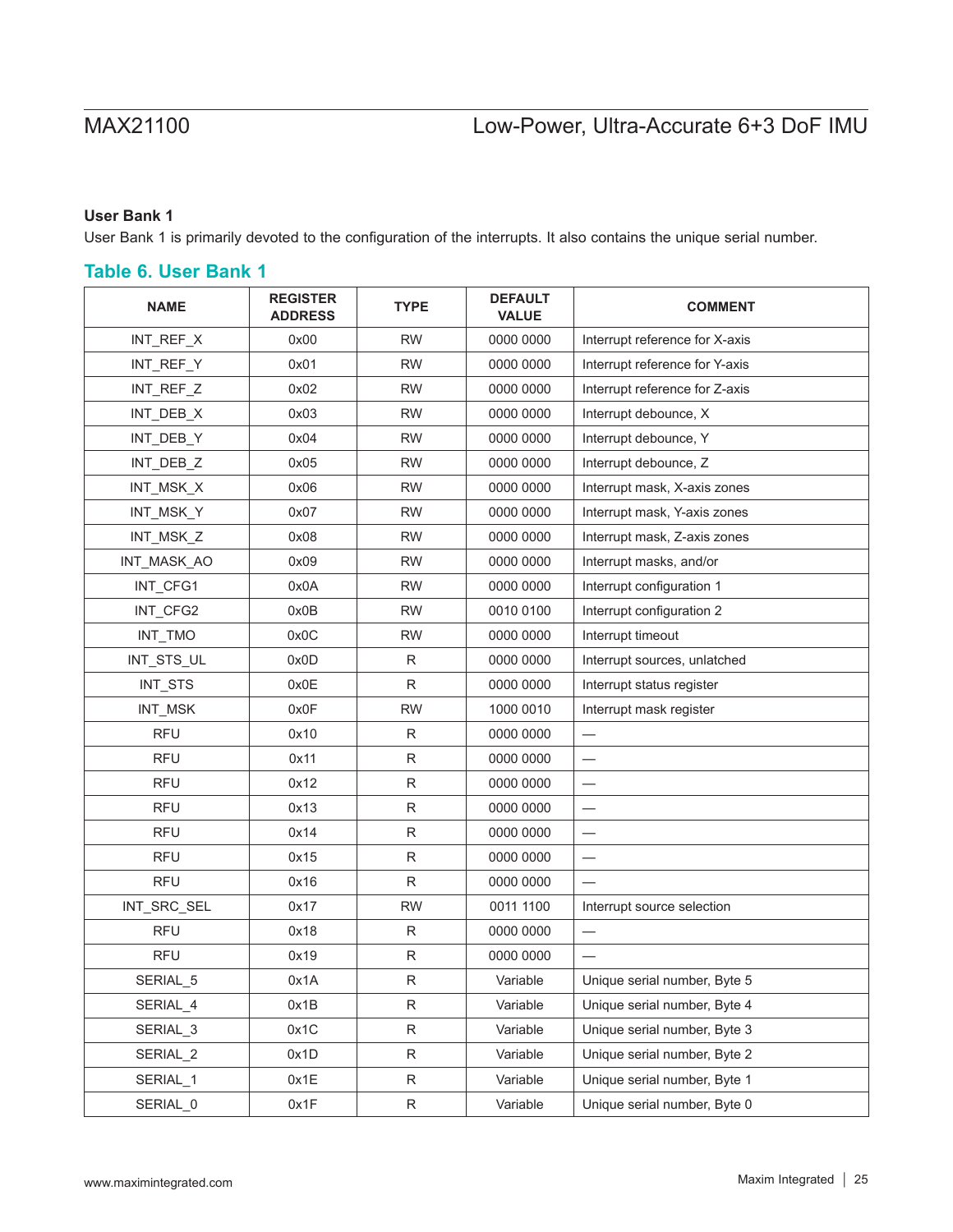### **User Bank 2**

User Bank 2 is primarily devoted to the configuration of the interrupts. It also contains the unique serial number.

### **Table 7. User Bank 2**

| <b>NAME</b>   | <b>REGISTER</b><br><b>ADDRESS</b> | <b>TYPE</b>  | <b>DEFAULT</b><br><b>VALUE</b> | <b>COMMENT</b>                         |  |
|---------------|-----------------------------------|--------------|--------------------------------|----------------------------------------|--|
| QUAT0_H       | 0x00                              | $\mathsf{R}$ | 0000 0000                      | MSB of QUATERNION 0                    |  |
| QUATO_L       | 0x01                              | ${\sf R}$    | 0000 0000                      | LSB of QUATERNION 0                    |  |
| QUAT1_H       | 0x02                              | $\mathsf R$  | 0000 0000                      | <b>MSB of QUATERNION 1</b>             |  |
| QUAT1_L       | 0x03                              | $\mathsf R$  | 0000 0000                      | <b>LSB of QUATERNION 1</b>             |  |
| QUAT2_H       | 0x04                              | $\mathsf R$  | 0000 0000                      | <b>MSB of QUATERNION 2</b>             |  |
| QUAT2_L       | 0x05                              | R            | 0000 0000                      | <b>LSB of QUATERNION 2</b>             |  |
| QUAT3_H       | 0x06                              | $\mathsf R$  | 0000 0000                      | MSB of QUATERNION 3                    |  |
| QUAT3_L       | 0x07                              | $\mathsf R$  | 0000 0000                      | <b>LSB of QUATERNION 3</b>             |  |
| <b>RFU</b>    | 0x08                              | $\mathsf R$  | 0000 0000                      |                                        |  |
| <b>RFU</b>    | 0x09                              | ${\sf R}$    | 0000 0000                      |                                        |  |
| <b>RFU</b>    | 0x0A                              | $\mathsf R$  | 0000 0000                      | $\overbrace{\phantom{123221111}}$      |  |
| <b>RFU</b>    | 0x0B                              | $\mathsf R$  | 0000 0000                      | $\overline{\phantom{0}}$               |  |
| <b>RFU</b>    | 0x0C                              | $\mathsf R$  | 0000 0000                      |                                        |  |
| <b>RFU</b>    | 0x0D                              | $\mathsf R$  | 0000 0000                      |                                        |  |
| <b>RFU</b>    | 0x0E                              | R            | 0000 0000                      | $\overline{\phantom{0}}$               |  |
| <b>RFU</b>    | 0x0F                              | ${\sf R}$    | 0000 0000                      |                                        |  |
| <b>RFU</b>    | 0x10                              | $\mathsf R$  | 0000 0000                      |                                        |  |
| <b>RFU</b>    | 0x11                              | $\mathsf R$  | 0000 0000                      |                                        |  |
| <b>RFU</b>    | 0x12                              | $\mathsf R$  | 0000 0000                      |                                        |  |
| BIAS_GYRO_X_H | 0x13                              | <b>RW</b>    | 0000 0000                      | GYRO bias compensation, X-MSB          |  |
| BIAS_GYRO_X_L | 0x14                              | <b>RW</b>    | 0000 0000                      | GYRO bias compensation, X-LSB          |  |
| BIAS_GYRO_Y_H | 0x15                              | <b>RW</b>    | 0000 0000                      | GYRO bias compensation, Y-MSB          |  |
| BIAS_GYRO_Y_L | 0x16                              | <b>RW</b>    | 0000 0000                      | GYRO bias compensation, Y-LSB          |  |
| BIAS_GYRO_Z_H | 0x17                              | <b>RW</b>    | 0000 0000                      | GYRO bias compensation, Z-MSB          |  |
| BIAS GYRO Z L | 0x18                              | <b>RW</b>    | 0000 0000                      | GYRO bias compensation, Z-LSB          |  |
| BIAS_ACC_X    | 0x19                              | <b>RW</b>    | 0000 0000                      | ACC bias compensation, X               |  |
| BIAS_ACC_Y    | 0x1A                              | <b>RW</b>    | 0000 0000                      | ACC bias compensation, Y               |  |
| BIAS_ACC_X    | 0x1B                              | <b>RW</b>    | 0000 0000                      | ACC bias compensation, Z               |  |
| FUS_CFG0      | 0x1C                              | <b>RW</b>    | 0000 0000                      | Fusion Engine Configuration register 0 |  |
| FUS_CFG1      | 0x1D                              | <b>RW</b>    | 0101 1000                      | Fusion Engine Configuration register 1 |  |
| <b>RFU</b>    | 0x1E                              | R            | 0000 0000                      |                                        |  |
| GYRO_ODR_TRIM | 0x1F                              | <b>RW</b>    | 0111 0000                      | GYRO ODR correction factor register    |  |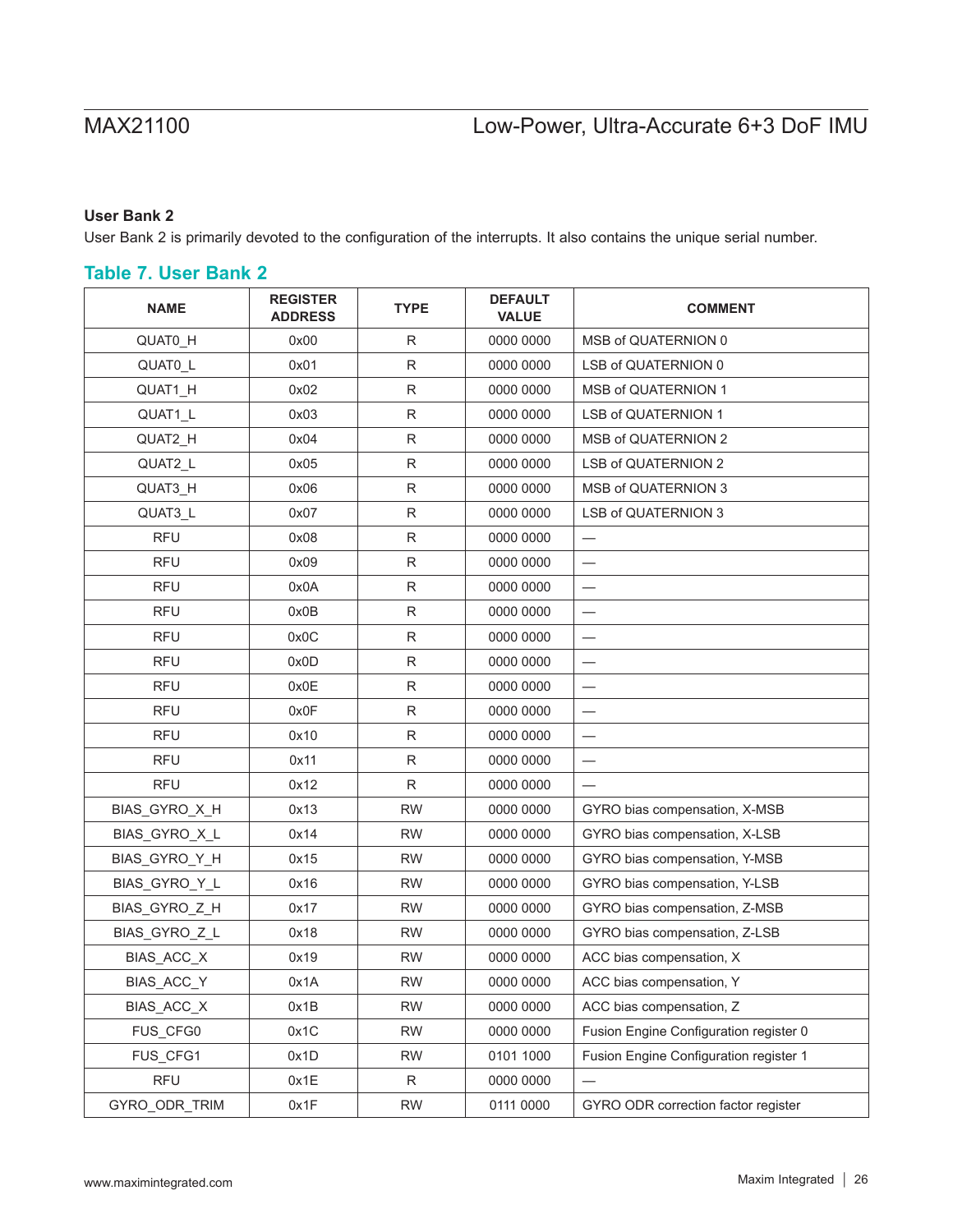## **Orientation of Axes**

Figures  $7$  and  $8$  show the orientation of the axes of sensitivity and the polarity of rotation and linear acceleration. Note the pin 1 identifier  $(•)$  in the figure.

<span id="page-26-0"></span>

*Figure 7. Orientation of Gyro Axes*

<span id="page-26-1"></span>

*Figure 8. Orientation of Accelerometer Axes*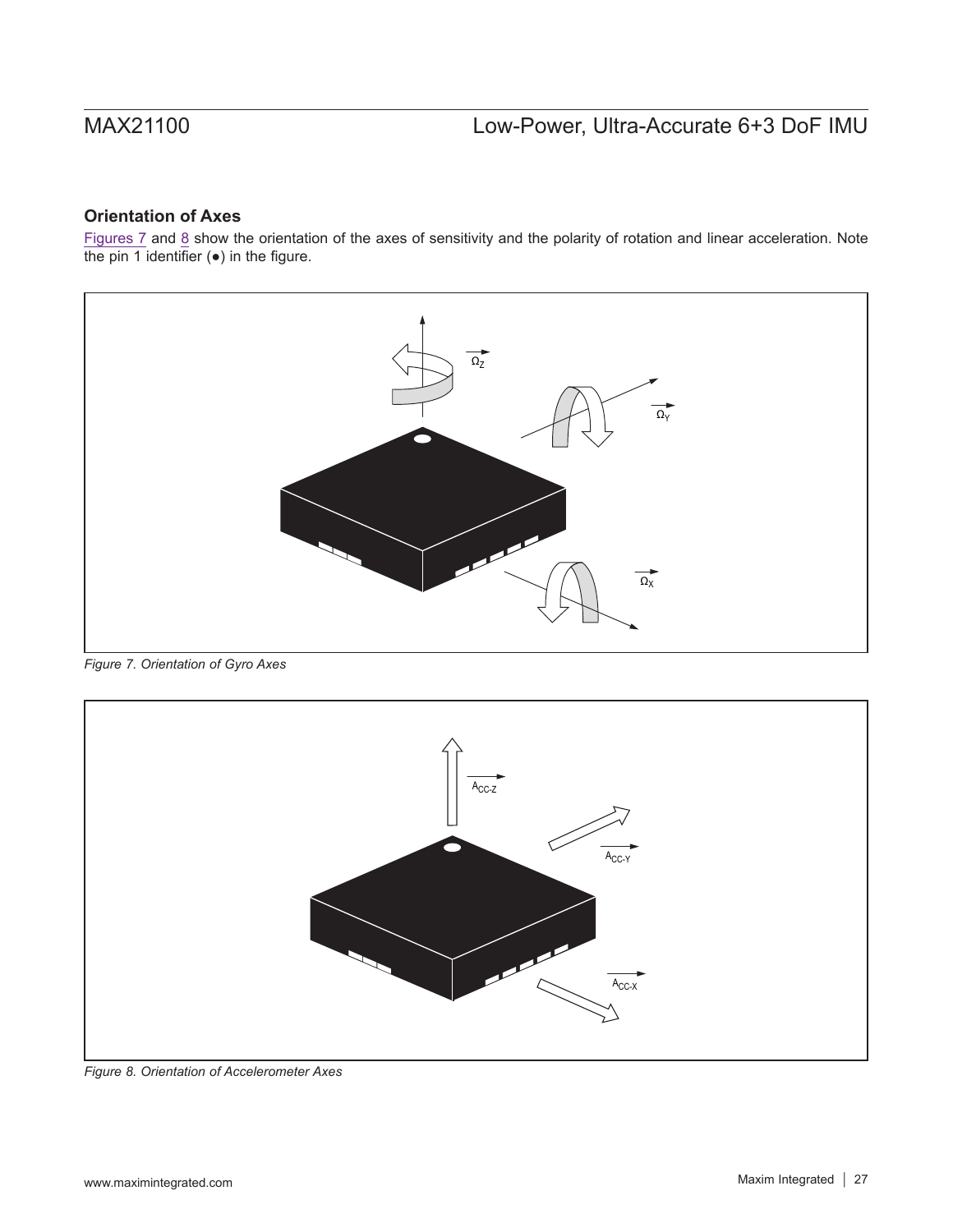## **Soldering Information**

Visit **www.maximintegrated.com/MAX21100.related** for soldering recommendations.

### **Application Notes**

Bypass  $V_{DD}$  and  $V_{DDIO}$  to the ground plane with 0.1 $\mu$ F ceramic chip capacitors on each pin as close as possible to the device to minimize parasitic inductance.

Connect to REGD 100nF ceramic chip capacitor as close as possible to the MAX21100 to minimize parasitic inductance.

Depending on the specific application board, an additional bulk decoupling capacitor to  $V_{DD}$  and  $V_{DDIO}$  might be needed. For best performance, keep separate  $V_{DD}$  and V<sub>DDIO</sub> power supplies.

### **Table 8. Bill of Materials for External Components**

| <b>COMPONENT</b>                                    | LABEL | <b>SPECIFICATION</b>         | <b>QUANTITY</b> |
|-----------------------------------------------------|-------|------------------------------|-----------------|
| V <sub>DD</sub> /V <sub>DDIO</sub> Bypass Capacitor | ⌒     | Ceramic, X7R, 0.1µF ±10%, 4V |                 |
| REGD Capacitor                                      | C2    | Ceramic, X7R, 100nF ±10%, 2V |                 |

## **Typical Application Circuit**

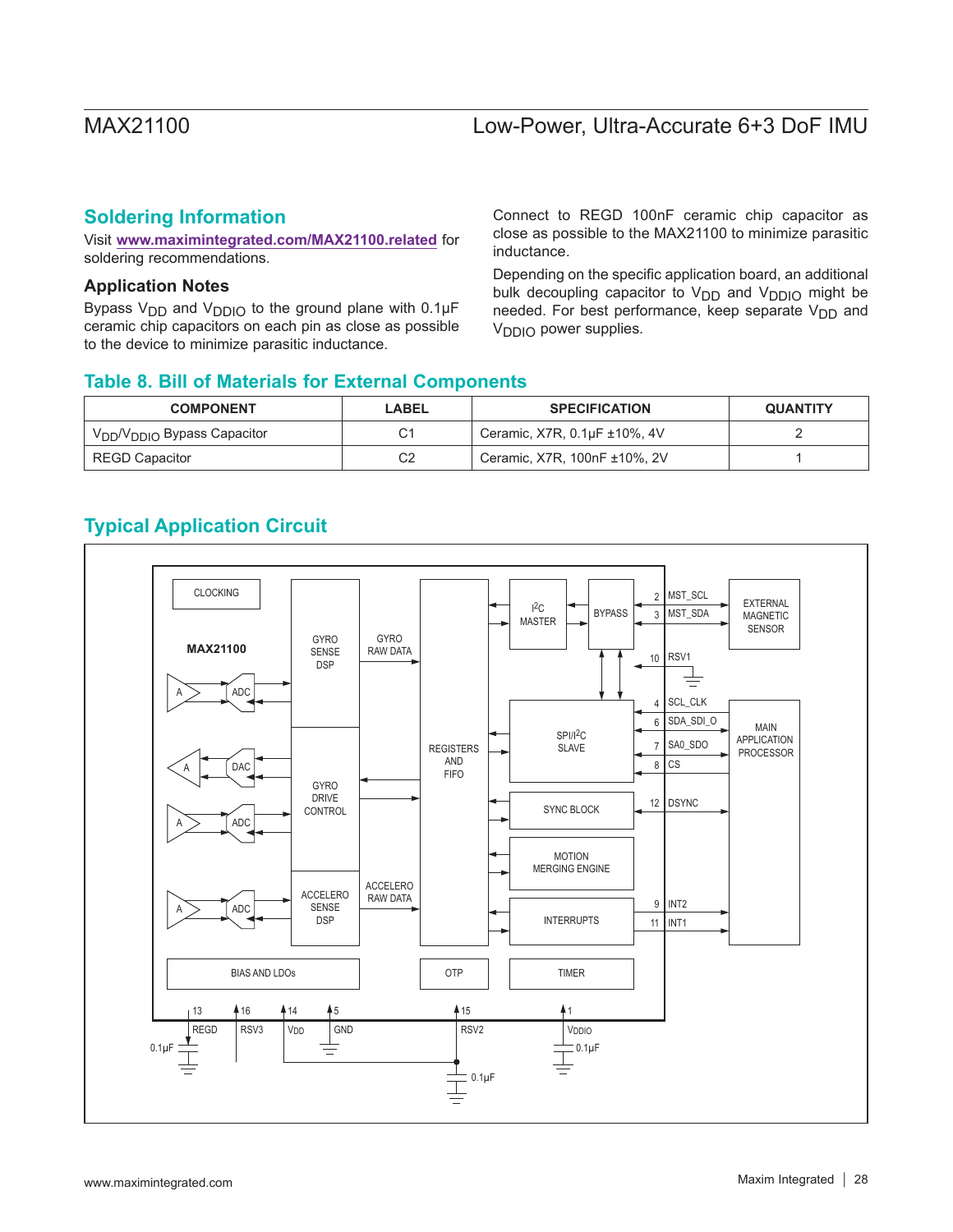## <span id="page-28-0"></span>**Ordering Information**

| <b>PART</b> | <b>TEMP RANGE</b>                    | <b>PIN-PACKAGE</b> |
|-------------|--------------------------------------|--------------------|
| l MAX21100+ | -40 $^{\circ}$ C to +85 $^{\circ}$ C | 16 I GA            |
| MAX21100+T  | -40 $^{\circ}$ C to +85 $^{\circ}$ C | 16 I GA            |

*+Denotes a lead(Pb)-free/RoHS-compliant package.*

*T = Tape and reel.*

## **Package Information**

For the latest package outline information and land patterns (footprints), go to **www.maximintegrated.com/packages**. Note that a "+", "#", or "-" in the package code indicates RoHS status only. Package drawings may show a different suffix character, but the drawing pertains to the package regardless of RoHS status.

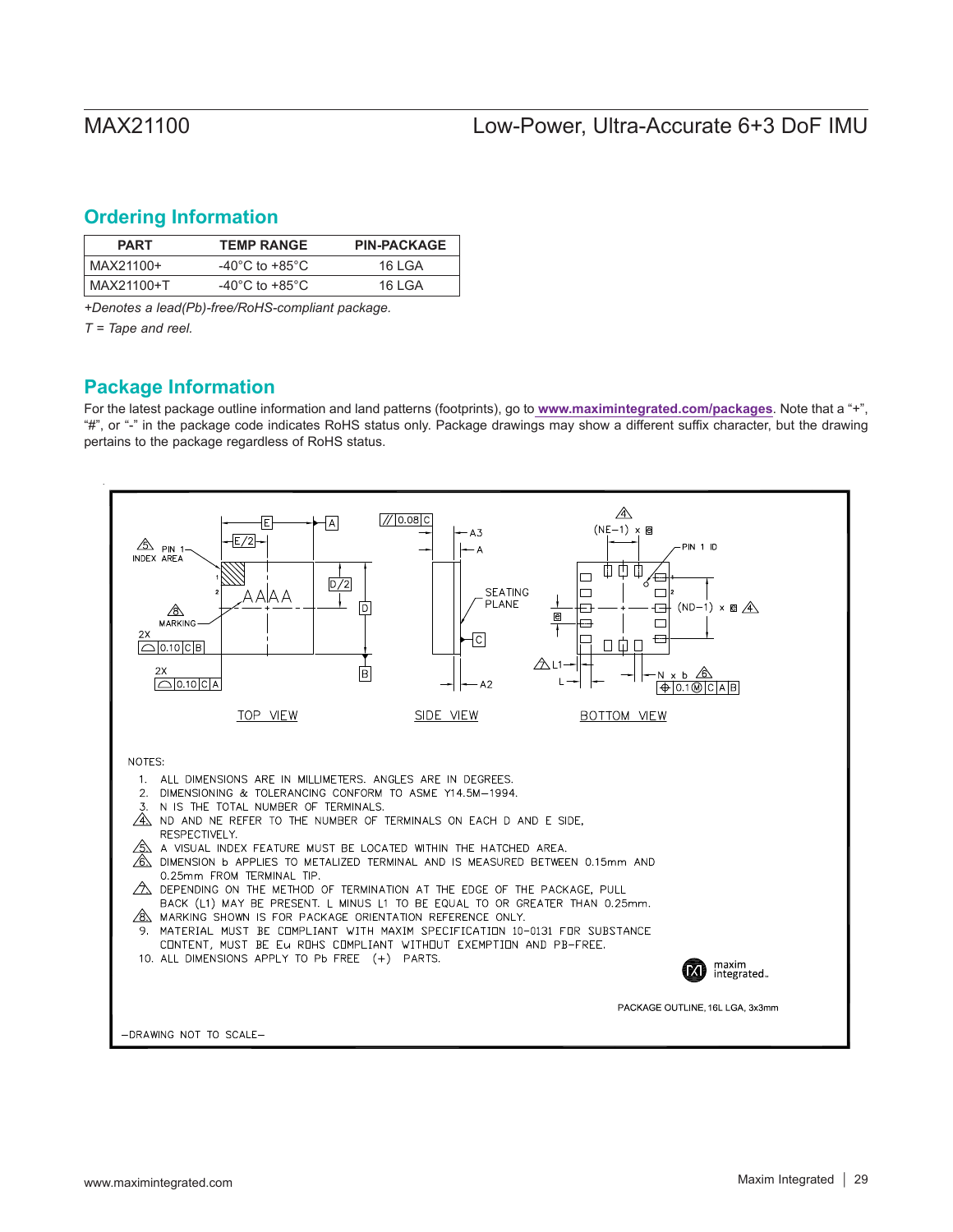## **Package Information (continued)**

For the latest package outline information and land patterns (footprints), go to **www.maximintegrated.com/packages**. Note that a "+", "#", or "-" in the package code indicates RoHS status only. Package drawings may show a different suffix character, but the drawing pertains to the package regardless of RoHS status.

|                        | REF.                              | MIN.   | NOM.           | MAX. |                 |                  |                          |                         |
|------------------------|-----------------------------------|--------|----------------|------|-----------------|------------------|--------------------------|-------------------------|
|                        | $\mathsf A$                       | 0.78   | 0.83           | 0.88 |                 |                  |                          |                         |
|                        | A2                                |        | 0.13 REF       |      |                 |                  |                          |                         |
|                        | A3                                | 0.65   | 0.70           | 0.75 |                 |                  |                          |                         |
|                        | $\circ$                           | 0.20   | 0.25           | 0.30 |                 |                  |                          |                         |
|                        | D                                 |        | 3.00 BSC       |      |                 |                  |                          |                         |
|                        | E                                 |        | 3.00 BSC       |      |                 |                  |                          |                         |
|                        | $\mathsf{e}% _{t}\left( t\right)$ |        | 0.50 BSC       |      |                 |                  |                          |                         |
|                        | Г                                 | 0.275  | 0.325   0.375  |      |                 |                  |                          |                         |
|                        | L1<br>$\mathbb N$                 | $-\,-$ | $-\,-$<br>16   | 0.10 |                 |                  |                          |                         |
|                        | <b>ND</b>                         |        | $\mathsf S$    |      |                 |                  |                          |                         |
|                        | <b>NE</b>                         |        | $\overline{3}$ |      |                 |                  |                          |                         |
|                        |                                   |        |                |      |                 |                  |                          |                         |
|                        |                                   |        |                |      |                 |                  |                          |                         |
|                        |                                   |        |                |      |                 |                  |                          |                         |
|                        |                                   |        |                |      |                 |                  |                          |                         |
|                        |                                   |        |                |      |                 |                  |                          |                         |
|                        |                                   |        |                |      |                 |                  |                          |                         |
|                        |                                   |        |                |      |                 |                  | maxim<br>integrated<br>0 |                         |
|                        |                                   |        |                |      |                 |                  |                          |                         |
|                        |                                   |        |                |      | TITLE:          | PACKAGE OUTLINE, |                          |                         |
|                        |                                   |        |                |      |                 | 16L LGA, 3x3mm   |                          |                         |
| -DRAWING NOT TO SCALE- |                                   |        |                |      | <b>APPROVAL</b> |                  | DOCUMENT CONTROL NO.     | REV. H<br>$\frac{2}{2}$ |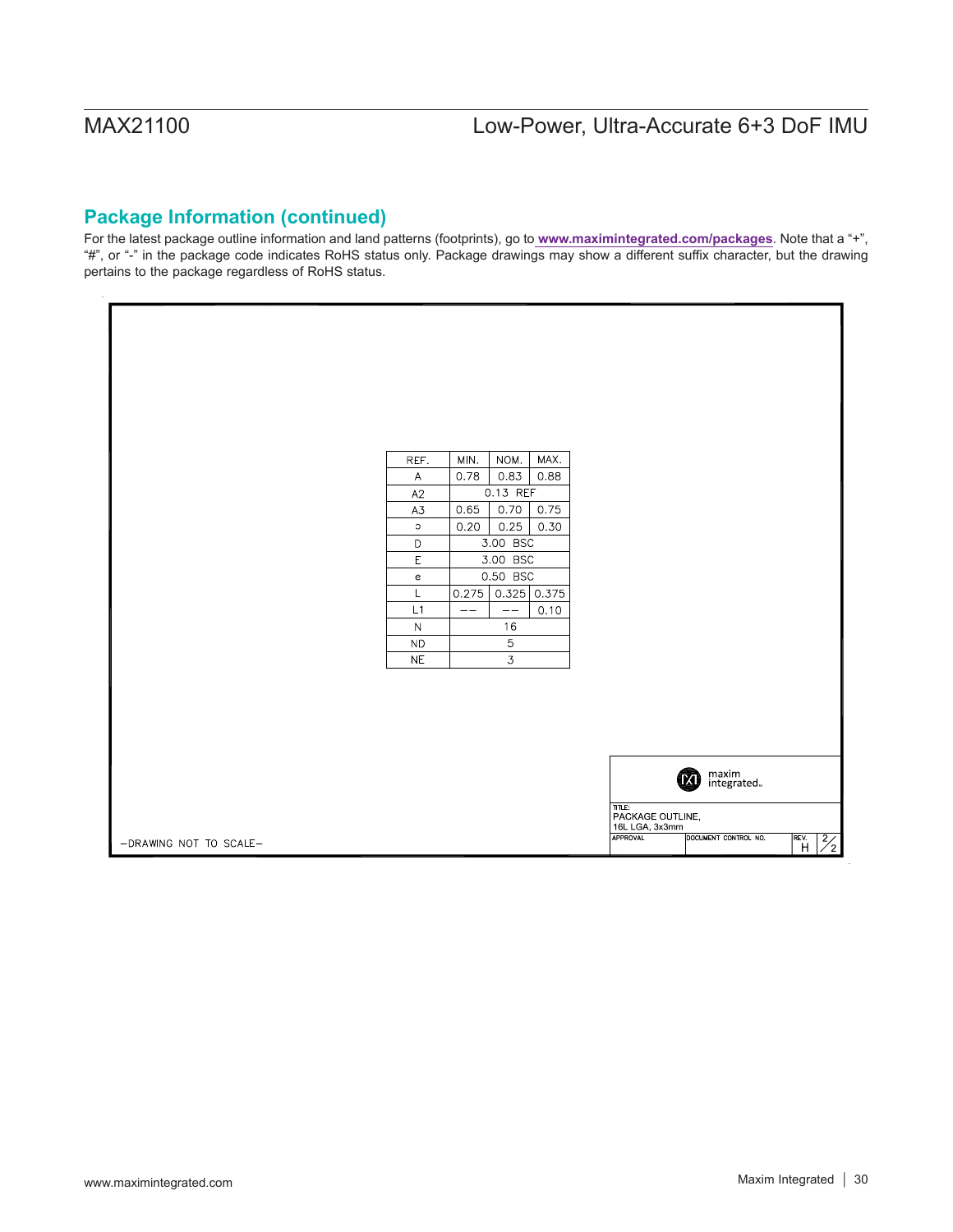## **Package Information (continued)**

For the latest package outline information and land patterns (footprints), go to **www.maximintegrated.com/packages**. Note that a "+", "#", or "-" in the package code indicates RoHS status only. Package drawings may show a different suffix character, but the drawing pertains to the package regardless of RoHS status.